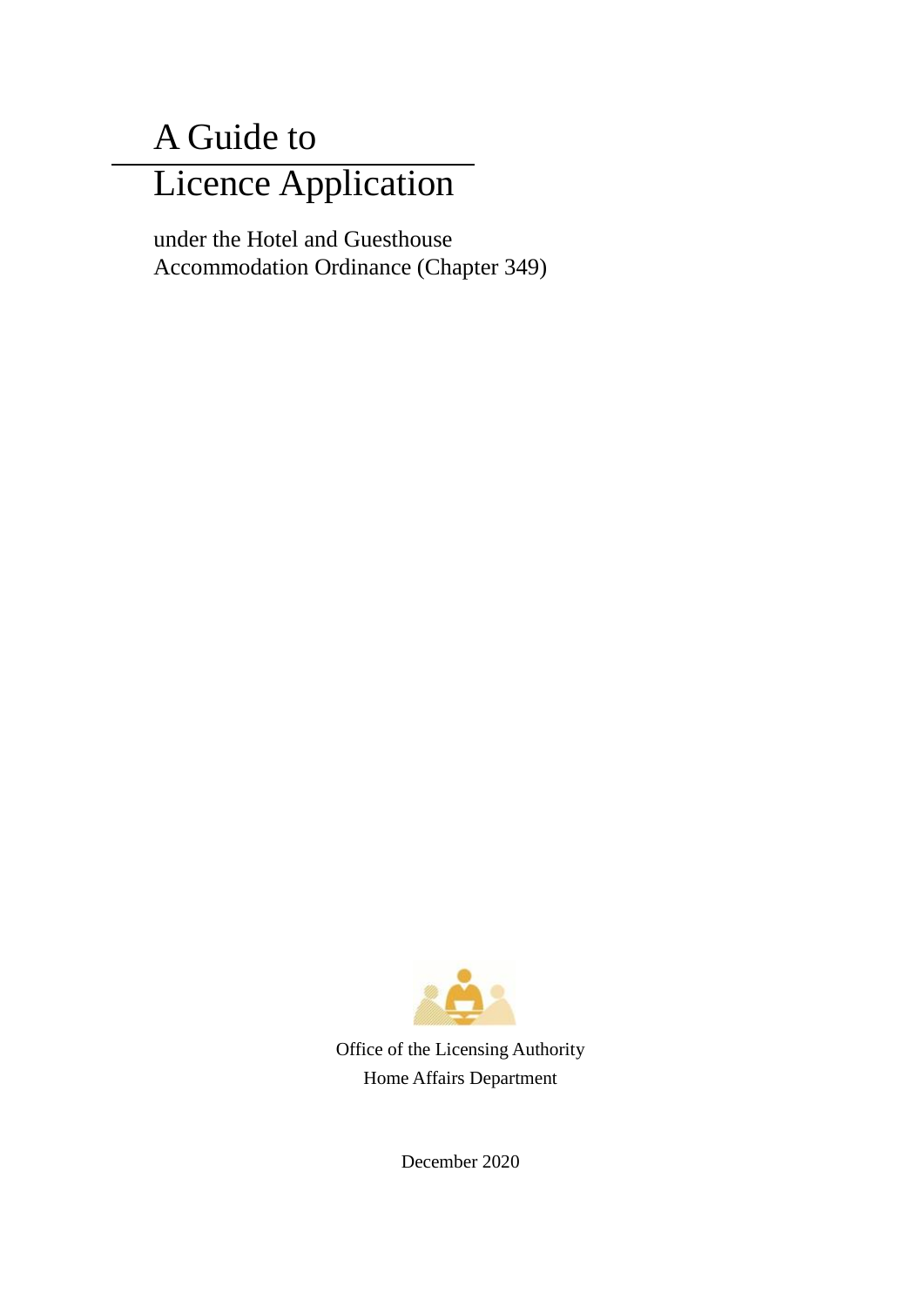# **Contents**

- 1. Introduction
- 2. Criteria for each type of licence
- 3. Licence requirements
- 4. Local consultation
- 5. Administrative enhancement measures
- 6. Licence application procedure
- 7. Renewal of licence
- 8. Transfer of licence
- 9. Appeal
- 10. Enquiries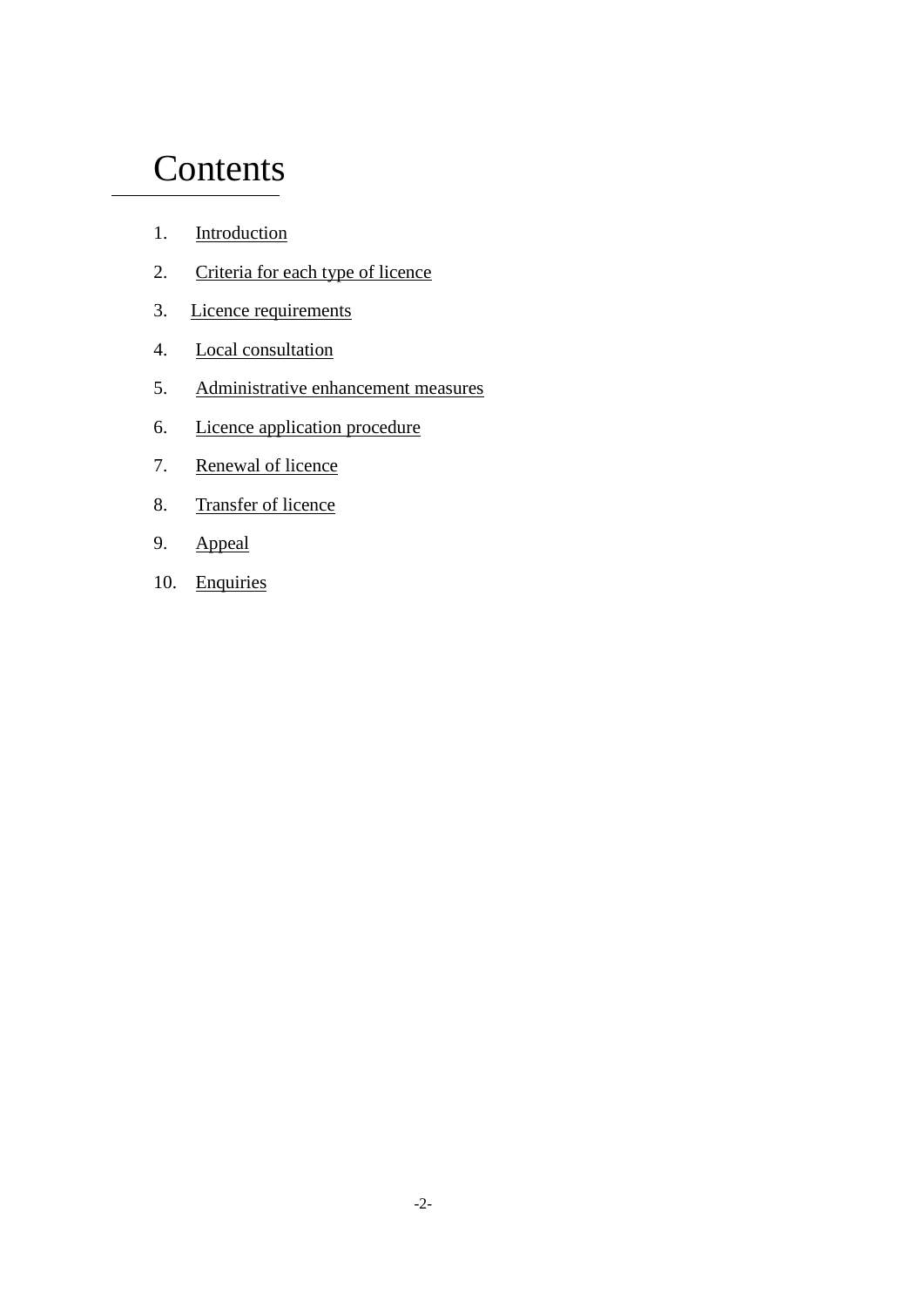# 1.Introduction

This guide explains how to apply for a licence under the Hotel and Guesthouse Accommodation Ordinance (HAGAO), Chapter 349 of the Laws of the Hong Kong Special Administrative Region, taking into account the operation of the Hotel and Guesthouse Accommodation (Amendment) Ordinance 2020 on 1 December 2020.

- For the purposes of the HAGAO, premises are a "hotel" or "guesthouse" if the premises are held out as providing sleeping accommodation to any persons presenting themselves who are willing to pay a fee for the sleeping accommodation. In this context: -
	- (a) "any persons" includes any person or persons of a particular category, class, group or description; and
	- (b) "presenting" includes presenting in person or through an agent or a representative, whether physically or through any other means, and whether with or without prior booking or notice.
- Under the HAGAO, any person who intends to operate, keep, manage or otherwise has control of a hotel or guesthouse should apply for and hold a valid licence before commencing operation.
- The authority for the issue/renewal of a licence and the enforcement work under the HAGAO is the Hotel and Guesthouse Accommodation Authority (Licensing Authority). Applications can be submitted to the Office of the Licensing Authority (OLA), Home Affairs Department.

### **Transitional arrangements**

The amended HAGAO provides for a transitional period of 12 months, i.e. from 1 December 2020 up to 30 November 2021 for existing licensees to make preparation for migration to the new regime.

(i) For an application for new licence under processing and has not yet determined by 1 December 2020, the Licensing Authority may issue a licence for a duration not exceeding 12 months under the old licensing regime.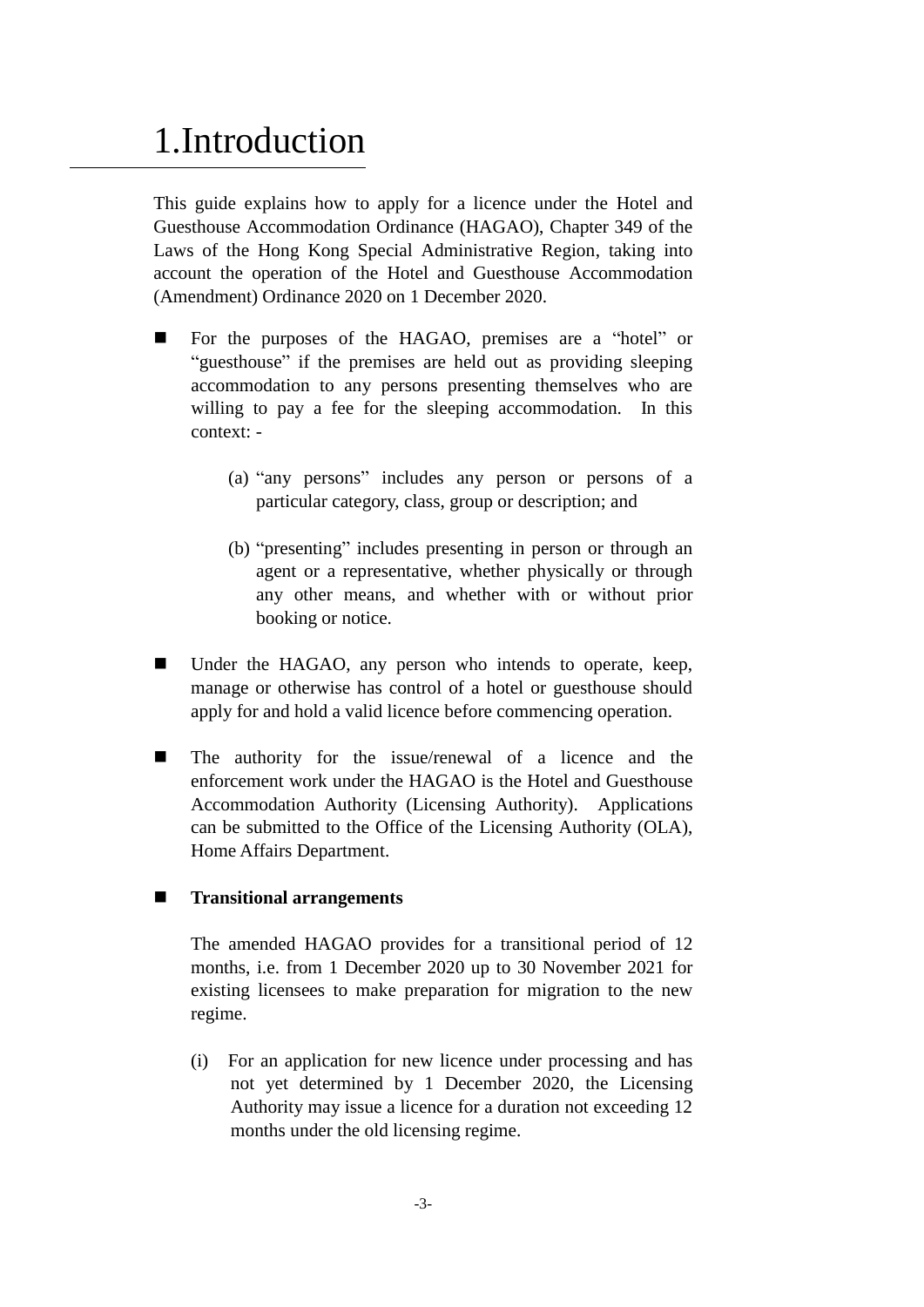- (ii) For an application for renewal of a licence which expires between 1 December 2020 and 30 November 2021, the Licensing Authority may renew the licence under the old licensing regime for a duration not exceeding 12 months.
- (iii) If a licence's expiry date is beyond 30 November 2021, the renewal application shall be processed in accordance with the new licensing regime.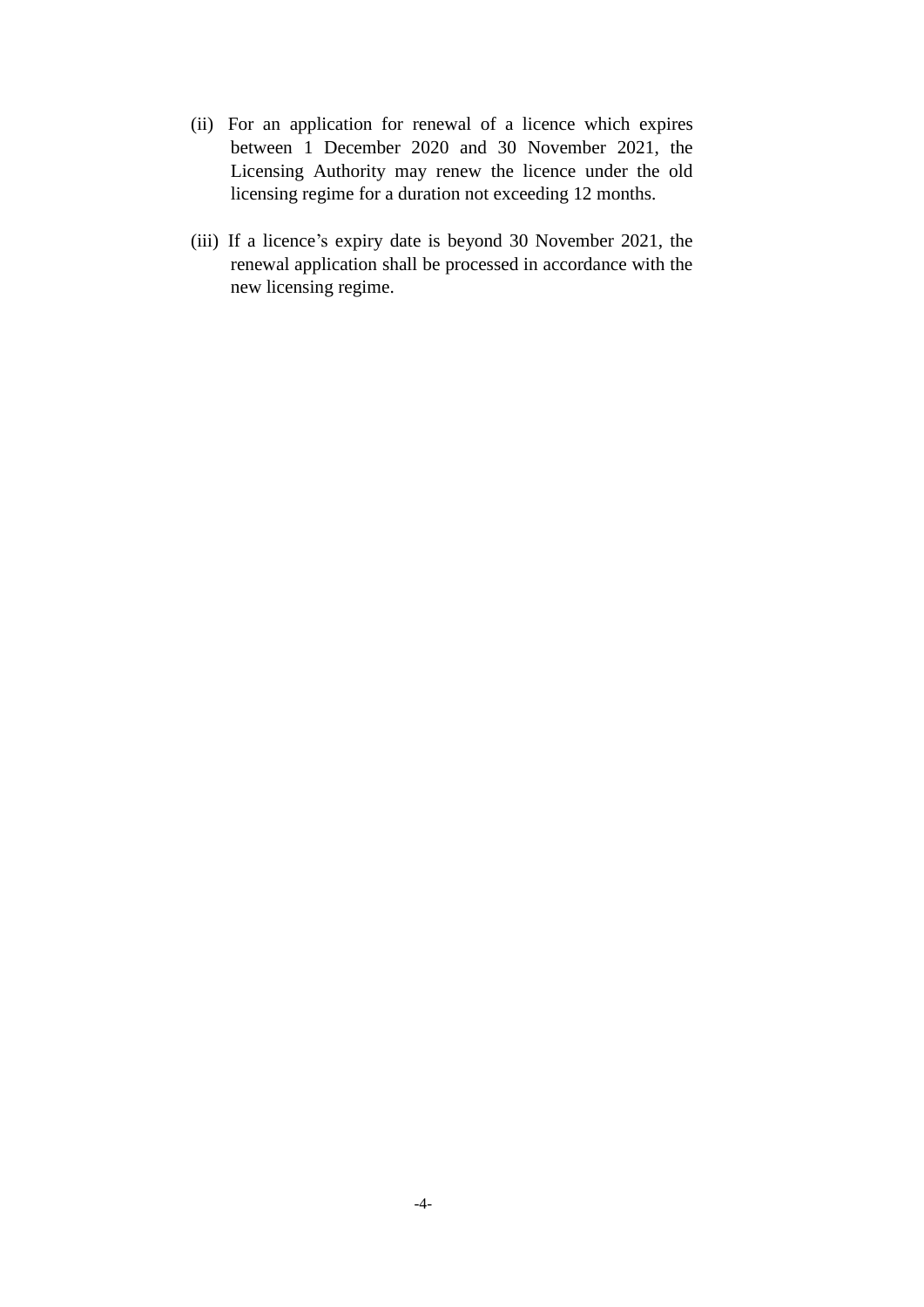# 2.Criteria for each type of licence

The Licensing Authority is empowered to issue two categories of licences (i.e. hotel licence and guesthouse licence) and three sub-categorises of guesthouse licences (i.e. guesthouse (general), guesthouse (holiday camp) and guesthouse (holiday flat) licences).

- **Hotel licence for premises approved or accepted by the Building Authority for hotel use.** Unless otherwise accepted by the Building Authority, the following supporting facilities for hotel operation as promulgated in the prevailing Practice Note for Authorized Persons and Registered Structural Engineers on "Hotel Development" by the Building Authority should be provided: -
	- (i) A place for picking up and setting down patrons departing or arriving by vehicles;
	- (ii) Adequate parking, loading and unloading facilities;
	- (iii) Basic facilities for the operation of the hotel and facilities ncillary to the functions of the hotel;
	- (iv) Central air-conditioning system and centralized hot water supply system; and
	- (v) Adequate number of accessible guestrooms in accordance with the prevailing Design Manual: Barrier Free Access as promulgated by the Building Authority.
- **Guesthouse (general) licence for premises in a domestic building or domestic part of a composite building.** If the premises are approved for non-domestic use, the licence application must be accompanied by a written acceptance from the Building Authority for changing it to domestic use.
- **Guesthouse (holiday camp) licence for premises in a domestic building or domestic part of a composite building within a camping site.**
- **Guesthouse (holiday flat) licence for village type houses in the New Territories.** The proposed guesthouse use was accepted by the relevant District Lands Office (DLO) of the Lands Department.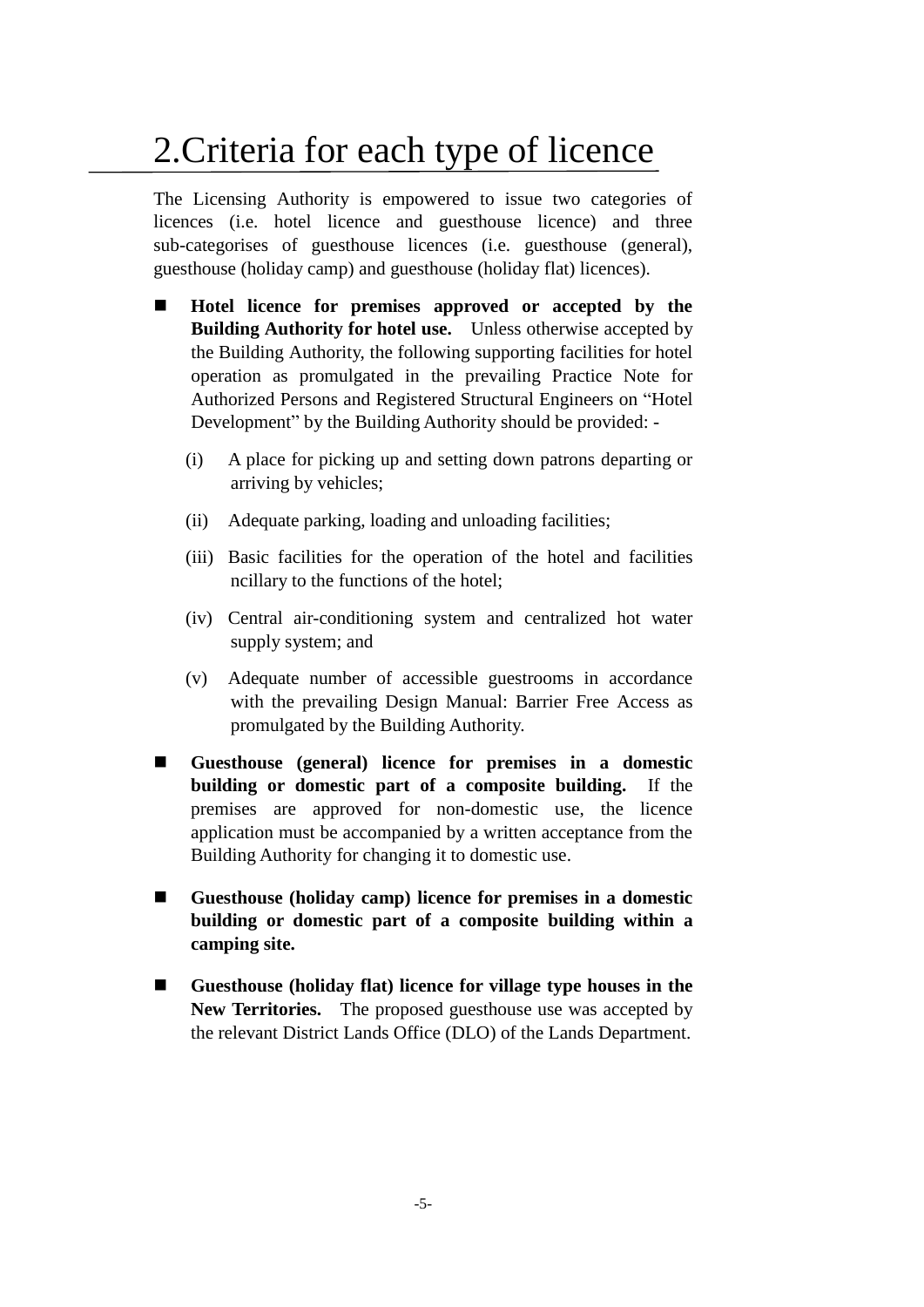## **Hotel licence and guesthouse licence**

There is a naming restriction to prohibit guesthouses from using the word "hotel/酒店" in their business names. A licence condition will be imposed on a guesthouse licence to serve the purpose.

## **Licence period**

1

Hotel and guesthouse licences are normally valid for maximum 36 months. However, for purpose-built hotel/guesthouse approved by the Building Authority, the licence may have a validity period more than 36 months (up to 84 months) on condition that the licensees are required to submit an annual "Authorized Person's Certificate" in respect of the premises to ensure building and fire safety.

The hotel/ guesthouse premises apply for a licence with validity period exceeding 36 months should be purposely built in that they were designed and constructed as a hotel/ guesthouse, the use of which has also been approved by the Building Authority, either as shown in the Occupation Permit or as indicated in the alterations and additions plans approved by the Building Authority. The completion certificate for such alterations and additions works should have been acknowledged by the Building Authority.

For the "Authorized Person's Certificate"<sup>1</sup>, it is required to submit to the Licensing Authority by the licensee annually to certify that since the date upon which the licence was issued or, since the immediate previous anniversary of the licence, the hotel or the guesthouse:

- i) Has not undergone any substantial alteration by reference to the latest plan deposited with and agreed to by the Authority.
- ii) Has been operated, kept, managed, or otherwise controlled by you in a manner which does not contravene any of the conditions imposed under the Ordinance.
- iii) Has been maintained in a proper condition with regard to building and fire safety.

<sup>&</sup>lt;sup>1</sup> Standard form and corresponding explanatory notes are available on OLA's website at https://www.had.gov.hk/file\_manager/en/documents/public\_forms/4d02-2.pdf.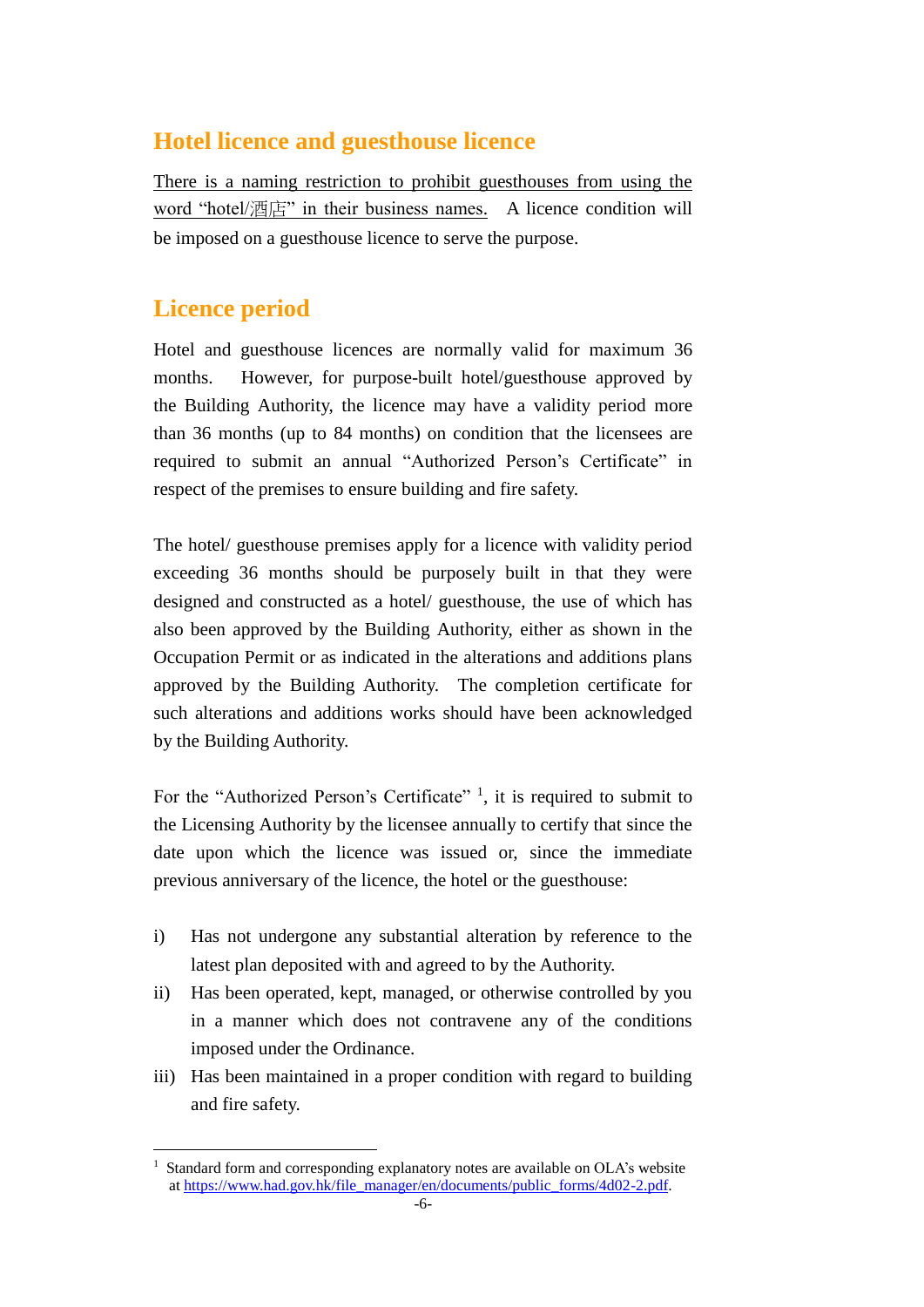For a hotel or guesthouse licence with validity period exceeding 12 months, the applicant or proposed transferee should have been managing a hotel or guesthouse with a licence under HAGAO for 12 months preceding the date of the application.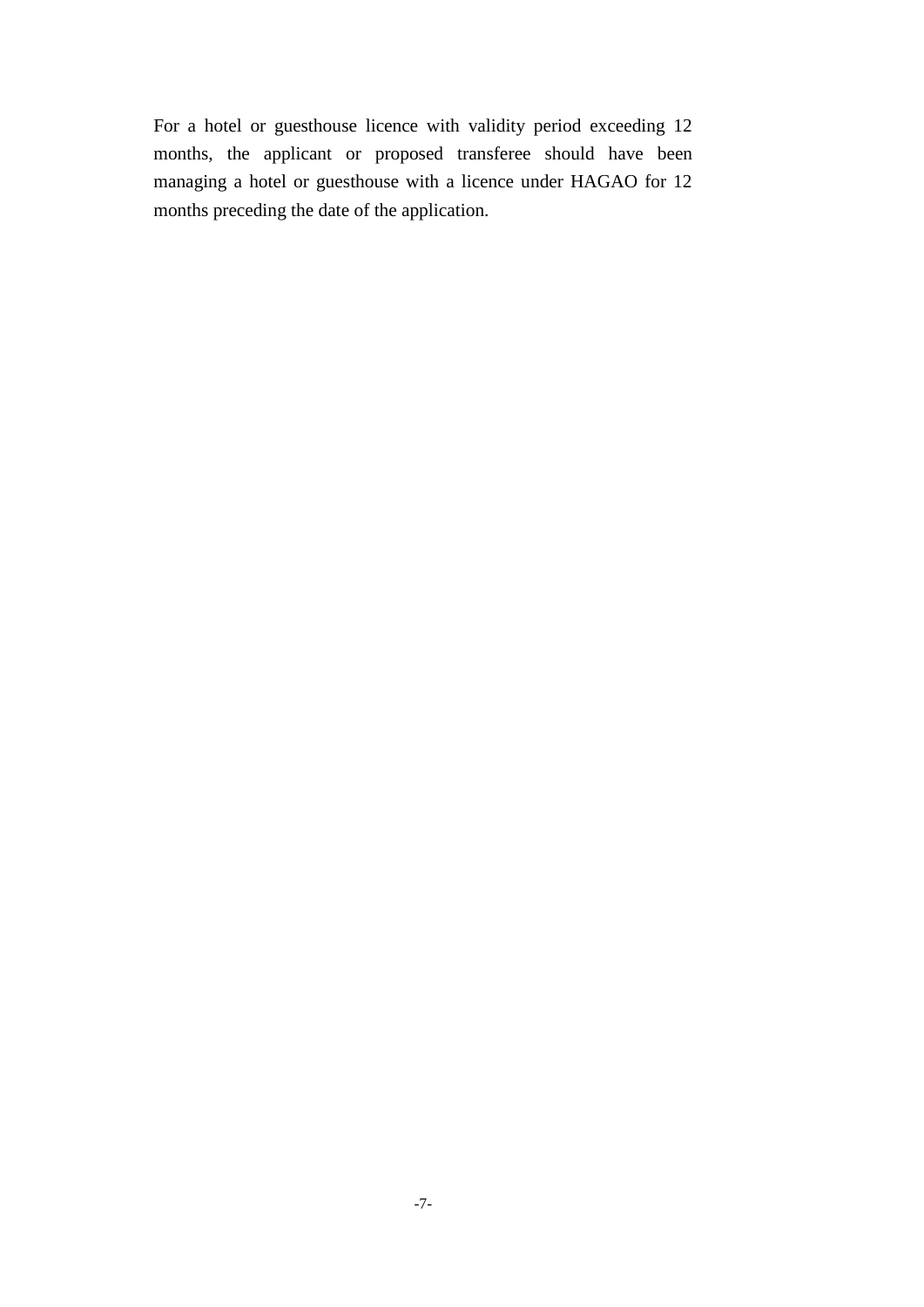# 3.Licence requirements

Upon the implementation of the Hotel and Guesthouse Accommodation (Amendment) Ordinance 2020 on 1 December 2020, the following four licence requirements will be considered when processing applications for new licence and licence renewal: -

- (i) no-use restriction requirement;
- (ii) suitability requirement:
- (iii) fit and proper requirement; and
- (iv) operation requirement (for licence renewal only)

### **No-use restriction requirement**

The premises under application should be free from a use restriction under the deed of mutual covenant  $(DMC)^2$  or Government lease if there is no DMC. Restrictive provision in such land documents means an express provision to the effect that the premises is: -

- (i) prohibited from being used as a hotel or guesthouse;
- (ii) prohibited from being used for commercial purposes; or
- (iii) permitted to be used only for private residential purposes.
- Copy of DMC or Government lease can be obtained from the Land Registry at a fee. Applicants are reminded to check in advance whether the premises would be in contravention of the above land documents before signing any tenancy or sale and purchase agreement. Advice from legal professionals should be sought where necessary.
- Any application for new licence or licence renewal must be accompanied by a written legal advice given by a legal practitioner<sup>3</sup> on whether there is a restrictive provision in such land documents, otherwise the application **must be refused**. For details, please

<u>.</u>

<sup>&</sup>lt;sup>2</sup> DMC is a private covenant among the owners, the property manager and the developer of a building. Engaged parties are empowered to act under the power conferred by the DMC to enforce the DMC provisions in relation to the control, management and administration of the building.

 $3$  Legal practitioner means a barrister or solicitor as defined by section  $2(1)$  of the Legal Practitioners Ordinance (Cap. 159).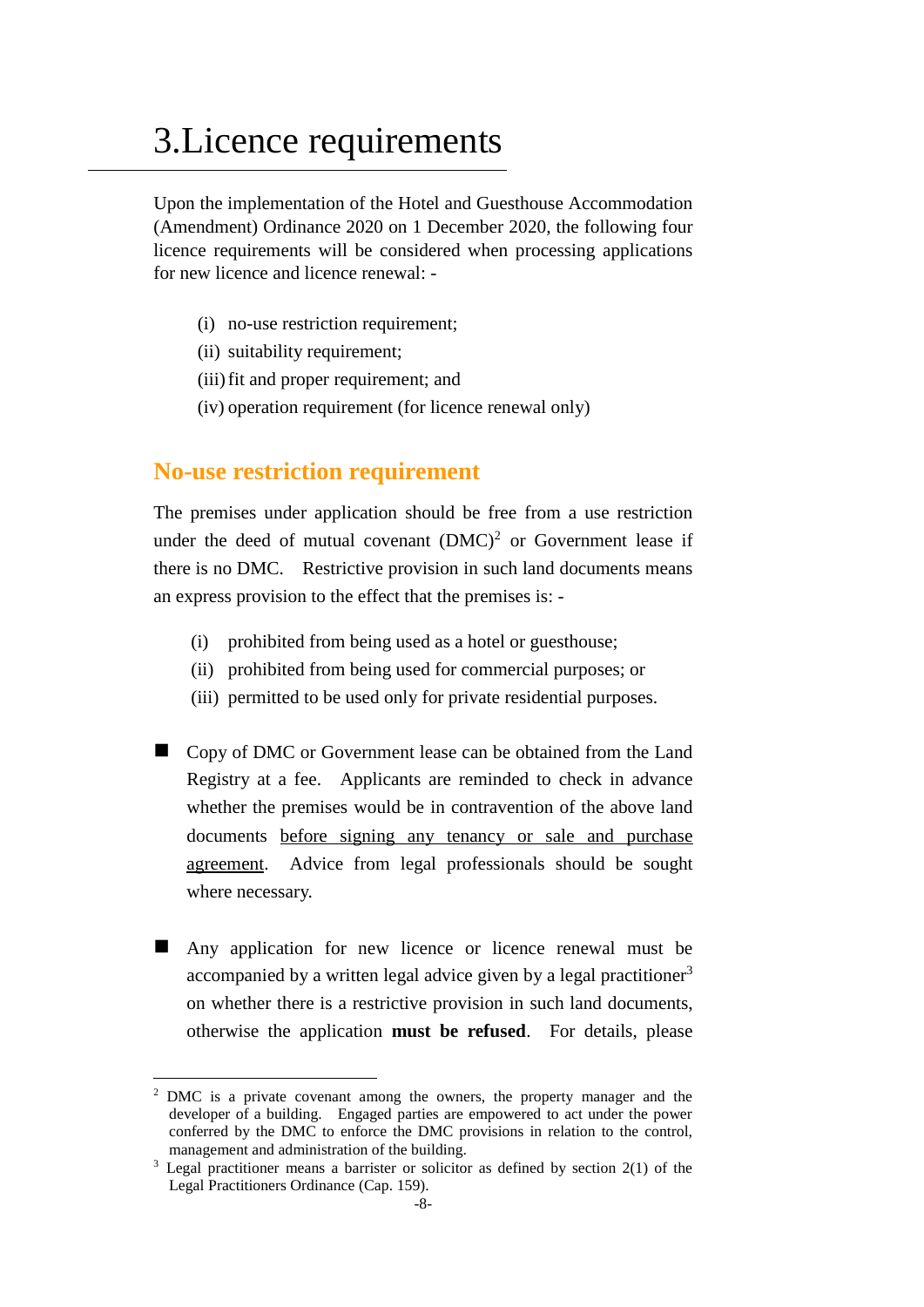refer to the Guidelines on no-use restriction requirement which are available on OLA's website at http://www.hadla.gov.hk/en/related/index.html.

## **Suitability requirement**

The design and construction of the premises, together with any proposed alteration and refurbishment works, should generally comply with the prevailing standards as set out in the Buildings Ordinance (Cap. 123) and the Fire Services Ordinance (Cap. 95).

- The premises shall satisfy the following building safety, health and sanitation standards under the Buildings Ordinance: -
	- (i) the means of access for firefighting, the means of escape in case of fire and the fire resisting construction should be provided in accordance with the Codes of Practice for Fire Safety in Buildings 2011 issued by the Buildings Department;
	- (ii) the Minor Works shall be carried out in compliance with the statutory requirements under the Building (Minor Works) Regulation (Cap. 123N);
	- (iii) adequate lighting and ventilation in accordance with the Building (Planning) Regulations (Cap. 123F);
	- (iv) sufficient sanitary fitments and drainage system;
	- (v) proper water supply system; and
	- (vi) if the premises are situated in village type houses in the New Territories, it should be issued with a Certificate of Compliance or a letter of No Objection to Occupy by the DLO of the Lands Department and the proposed use should be accepted by the relevant DLO.

Note:

1

From building safety point of view, the Licensing Authority will NOT issue a licence if the premises is situated in a basement, an unauthorized structure, areas designed for emergency/circulation use, a building containing incompatible use<sup>4</sup> or upper floors of a building where clear width of the staircase is less than 1,050 mm.

<sup>4</sup> Incompatible uses include motor repair shop, vulcanizing shop, automobile or carriage painting, paint shop where paint or varnish is manufactured or mixed, areas for manufacturing/storage of any dangerous goods within the meaning of the Dangerous Goods Ordinance (Cap. 295).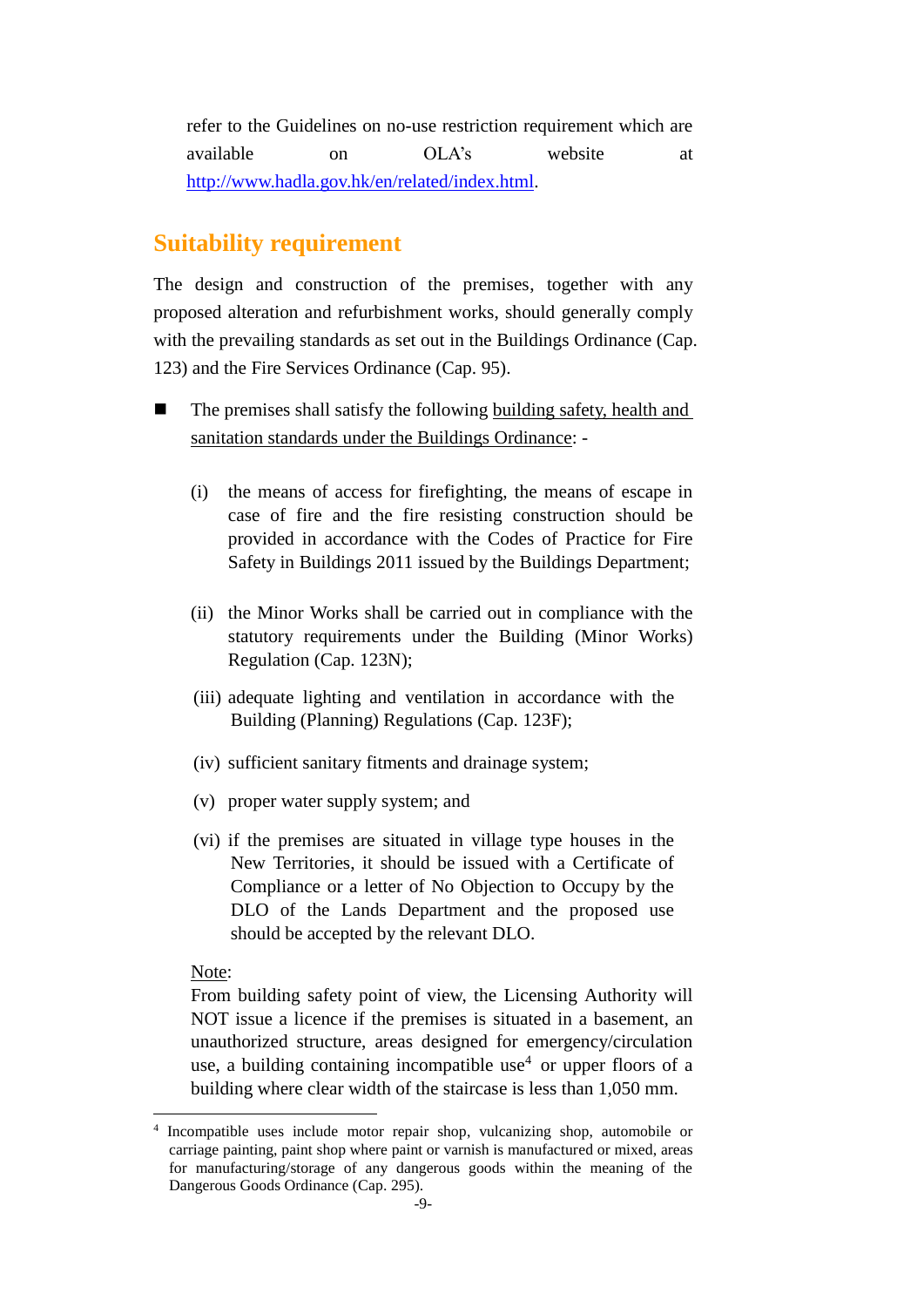- The premises shall satisfy the following fire safety requirements:
	- (i) the fire service installations and equipment shall be provided in accordance with the Codes of Practice for minimum fire service installations and equipment and inspection, testing and maintenance of installations and equipment issued by the Fire Services Department;
	- (ii) the ventilating system shall be provided in compliance with the statutory requirements under the Building (Ventilating Systems) Regulations (Cap.123J);
	- (iii) all fixed electrical installation work shall be carried out in compliance with the Electricity (Wiring) Regulations (Cap. 406E) and the relevant codes of practice; and
	- (iv) the use, installation and set up of all gas works shall be carried out in compliance with the statutory requirements under the Gas Safety Ordinance (Cap. 51).
- The operation, keeping, management or other control of the premises as a hotel or guesthouse would be under the continuous and personal supervision of the applicant or licence holder (as the case requires).
- OLA has prepared a set of "Standard Licensing Requirements" for hotel or guesthouse licence. Details of such requirements are available on OLA's website at https://www.hadla.gov.hk/en/related/index.html.

## **Fit and proper requirement**

1

An applicant, or any related person<sup>5</sup> in case of a body of persons, must be a fit and proper person to operate, keep, manage or otherwise have control of a hotel or guesthouse. The Licensing Authority will not issue a licence to a person if –

Related person, in relation to a body of persons, means  $-$  (a) for a body corporate  $-$ (i) a director of the body corporate; (ii) a company secretary of the body corporate; or (iii) a person concerned in the management of the body corporate; (b) for a partnership  $-$  (i) a partner in the partnership; (ii) a person concerned in the management of the partnership; or (iii) an office holder in the partnership; or (c) for an unincorporated body other than a partnership  $-$  (i) a person concerned in the management of the body; or (ii) an office holder in the body.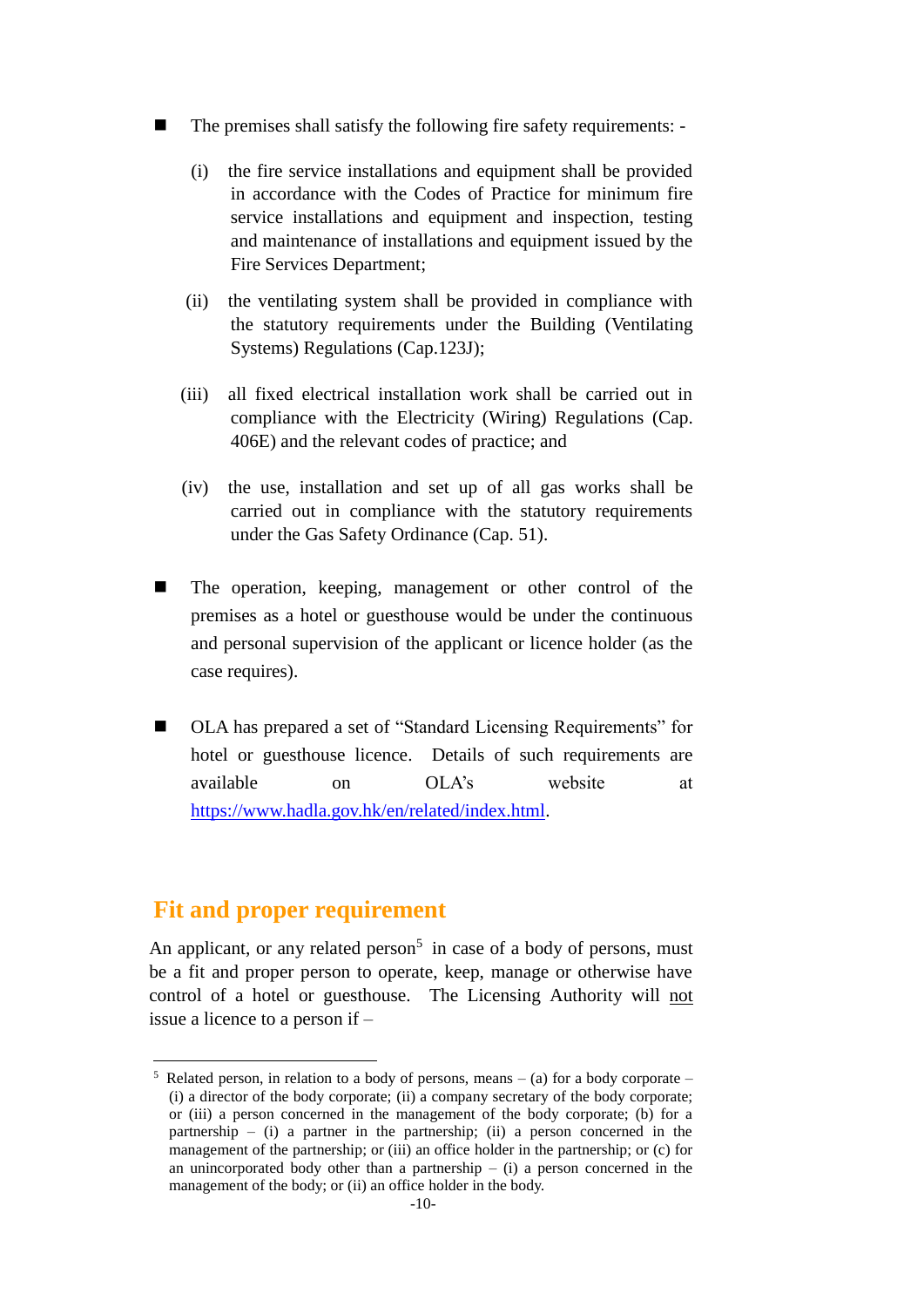- (i) the person has been convicted of an offence under HAGAO less than 5 years prior to the date of application;
- (ii) the person has been convicted of an offence, other than an offence under HAGAO, in Hong Kong or elsewhere and sentenced to imprisonment for a term exceeding 3 months and the offence was committed less than 5 years prior to the date of application;
- (iii) the applicant or any related person is an undischarged bankrupt, is in liquidation or is the subject of a winding-up order; or
- (iv) the person is otherwise not a fit and proper person.

For details, please refer to the Guidelines on fit and proper requirement which are available on OLA's website at https://www.hadla.gov.hk/en/related/index.html.

## **Operation requirement**

The operation requirement will be considered upon application for licence renewal. The application may be refused if –

- (i) a provision under HAGAO is being contravened;
- (ii) a requirement, order or direction made or given under HAGAO has not been complied with;
- (iii) a licence condition has not been complied with;
- (iv) the premises have ceased to be a hotel or guesthouse, or the licence holder has ceased to operate, keep, manage or otherwise have control of the premises as a hotel or guesthouse; or
- $(v)$  an Authorized Person's<sup>6</sup> certificate has not been submitted within the period required, or the submitted certificate is incomplete, incorrect or false in a material particular.

<sup>1</sup> <sup>6</sup> Authorized person means an architect, engineer or surveyor whose name is on the authorized persons register kept by the Buildings Department.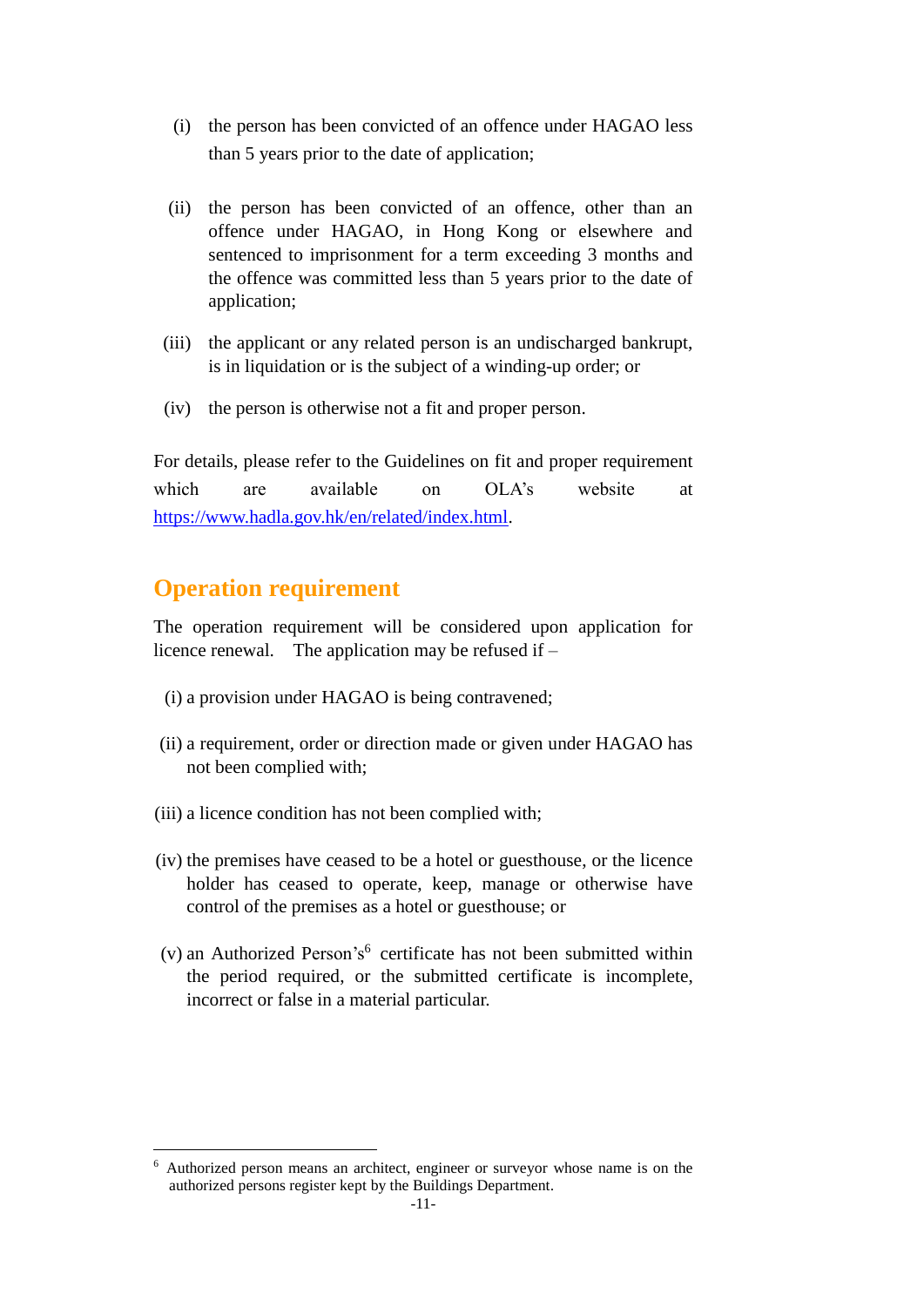# 4.Local consultation

The local consultation process is a statutory requirement but it does not apply if the premises concerned are permitted for use as a hotel or guesthouse under the Town Planning Ordinance (Cap. 131).

If local consultation is required for a new or renewal application, the Licensing Authority will appoint a panel of persons (advisory panel) to: -

- $\bullet$  collect the views of affected persons<sup>7</sup> in respect of an application for new licence or licence renewal;
- invite the applicant to provide a response to those views; and
- give advice to the Licensing Authority on the application, including whether to approve or refuse the application, and whether to impose any conditions on the licence. The advice is not binding on the Licensing Authority.

For details, please refer to the Guidelines on local consultation and advisory panel which are available on OLA's website at https://www.hadla.gov.hk/en/related/index.html.

1

 $7$  Affected person, in relation to a licence application for any premises, means –

<sup>(</sup>a) if the premises form part but not the whole of a building  $-$  (i) an owner or occupier of any other part of the building; and (ii) if the Authority considers appropriate – an owner or occupier of any other premises situated in the surrounding area specified by the Authority for the application; or

<sup>(</sup>b) if the premises form the whole of a building – an owner or occupier of any other premises situated in the surrounding area specified by the Authority for the application.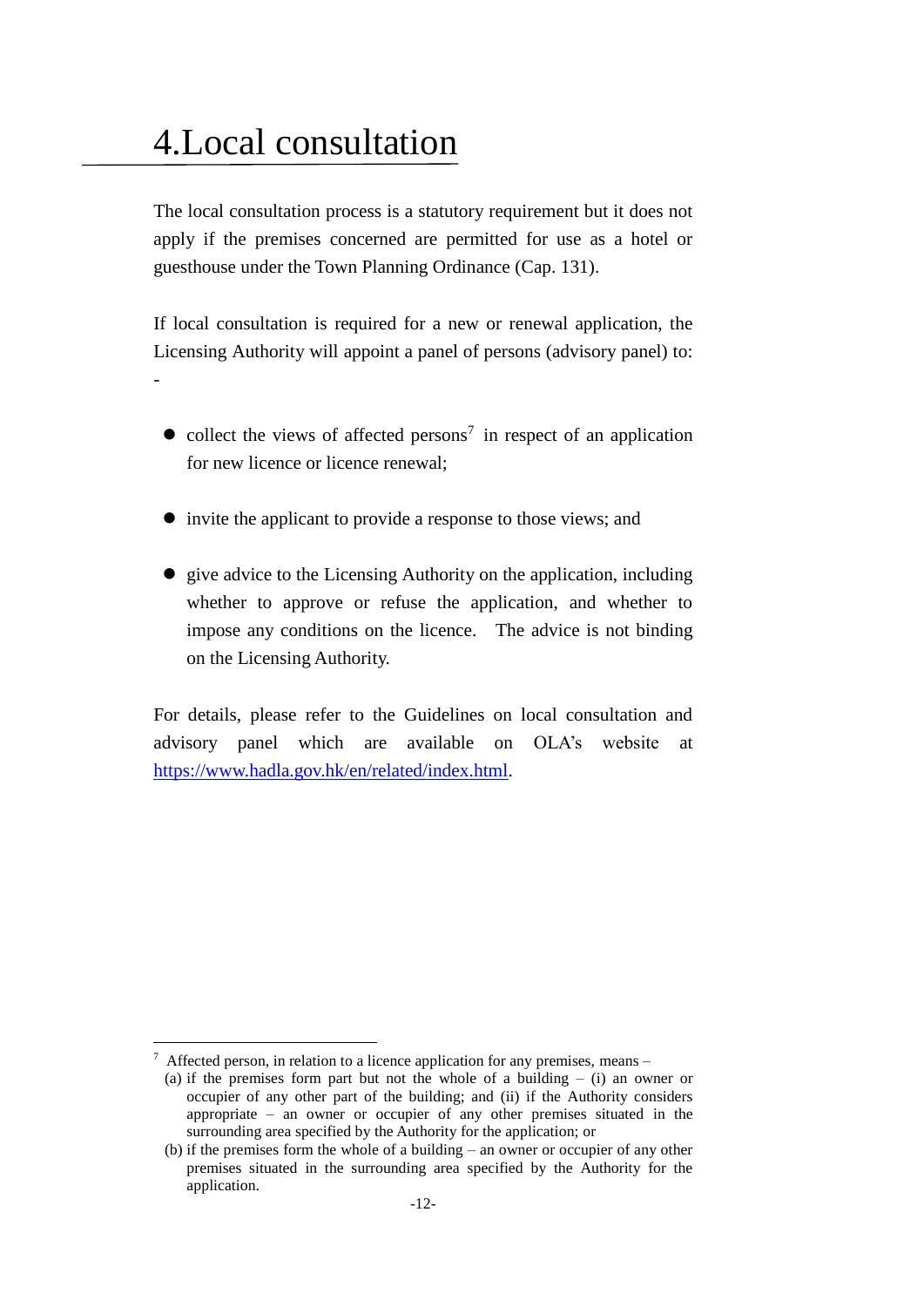# 5.Administrative measures

To enhance the safety and management of premises being licensed as a hotel or a guesthouse under HAGAO, the following administrative measures as promulgated in the " Guideline on New Licensing Requirements under HAGAO" on 11 December 2015 will continue: -

- For any licensed hotel or guesthouse, a third party risks insurance (public liability insurance) policy with a minimum limit of indemnity of HK\$10 million per event and cover for unlimited events for any one period of insurance is required to be taken out by the applicant in respect of the use of the licensed premises by any person. For details, please see Guideline on Procurement of Third Party Risks Insurance at Appendix I.
- For any licensed guesthouse **(general category only)**, a 24-hour manned counter is required to be installed unless alternative measures are provided to the satisfaction of the Licensing Authority. For details, please see Guideline on Provision of 24-hour Manned Counter at Appendix II.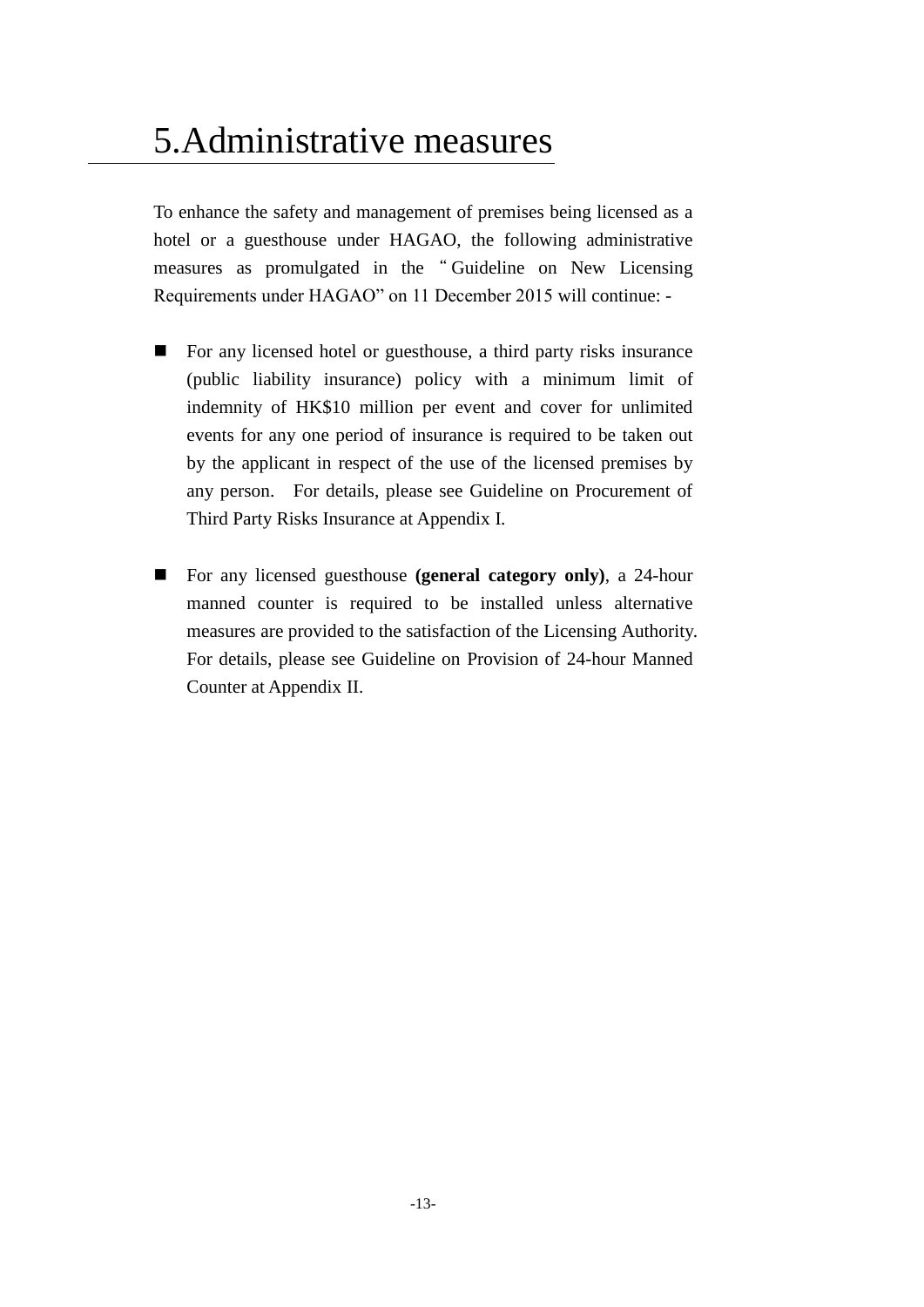# 6. Licence application procedure

Applicants for a licence under HAGAO shall provide all necessary documents and information as per the checklist at Appendix III.

## **Appointment of authorized persons and registered contractors**

Before submission of the Application Form (Form HAD 133), applicants are strongly recommended to appoint an Authorized Person to advise on: -

- (i) the suitability of the premises which is of paramount importance;
- (ii) the required upgrading works and relevant submission procedures, i.e. some works will require submissions to the Buildings Department for formal approval and consent before commencement whilst some may be carried out following the simplified submission procedures under the Minor Works Control System;
- (iii) preparation of plans for the aforesaid submissions and licence application; and
- (iv) the appointment of appropriate contractors, if necessary.

Appropriate contractors should be appointed to carry out the relevant category of upgrading works, i.e.

- (i) Building and drainage works a general building contractor and relevant minor works contractors registered with the Buildings Department;
- (ii) Ventilation works a specialist contractor (ventilation works) registered with the Buildings Department;
- (iii) Fire service installations and equipment a fire service installation (FSI) contractor registered with the Fire Services Department;
- (iv) Electrical installation works an electrical contractor/worker registered with the Electrical and Mechanical Services Department; and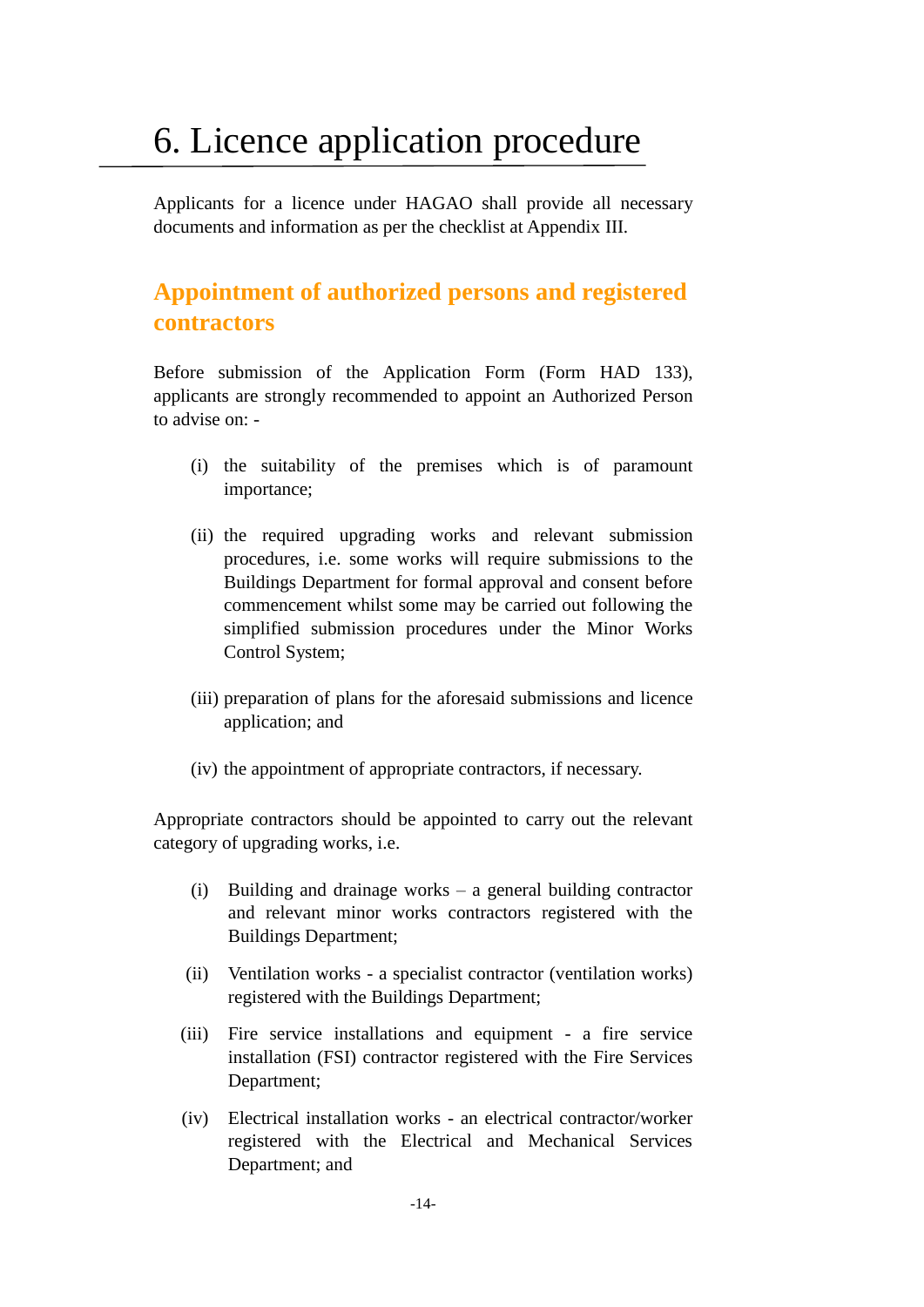(v) Gas works - a gas contractor registered with the Electrical and Mechanical Services Department.

*Note: The lists of APs and relevant registered contractors are available for inspection free of charge in the offices and websites of the Buildings Department, the Fire Services Department and the Electrical and Mechanical Services Department.*

## **Major steps**

| <b>Key steps</b>                                             | <b>Details</b>                                                                                                                                                                                                                                                                                                                                                                                                                                                                                                                                                                       |
|--------------------------------------------------------------|--------------------------------------------------------------------------------------------------------------------------------------------------------------------------------------------------------------------------------------------------------------------------------------------------------------------------------------------------------------------------------------------------------------------------------------------------------------------------------------------------------------------------------------------------------------------------------------|
| Submission of<br>application                                 | The applicant shall complete an application form<br>(Form HAD 133) and attach three additional copies<br>to the Licensing Authority together with the<br>essential documents as referred in the application<br>form, in particular the written legal advice by a legal<br>practitioner on use restriction of the premises.<br>The applicant and all related persons shall complete<br>individual authorization forms to authorize the<br>Hong Kong Police Force <sup>8</sup> and the<br>Official<br>Receiver's Office to release relevant information to<br>the Licensing Authority. |
| Inspection and<br>issuance of<br>"Letter of<br>Requirements" | The Licensing Authority will contact the applicant<br>for conducting an inspection of the premises.<br>The Licensing Authority will issue a "Letter of<br>Requirements" listing out all the required upgrading<br>works and enclose a "Report of Completion" form.                                                                                                                                                                                                                                                                                                                   |
| Local<br>Consultation                                        | The applicant will be informed of the views of<br>affected persons and his/her responses will be<br>invited for consideration by the advisory panel.<br>The<br>Licensing Authority will consider<br>the<br>recommendations from the advisory panel<br>and<br>inform the applicant of any additional licensing<br>requirements and/or licence conditions<br>to<br>be<br>imposed.                                                                                                                                                                                                      |

<sup>1</sup> <sup>8</sup> The Hong Kong Police Force may take the applicant and related persons' fingerprint impressions for the verification purpose.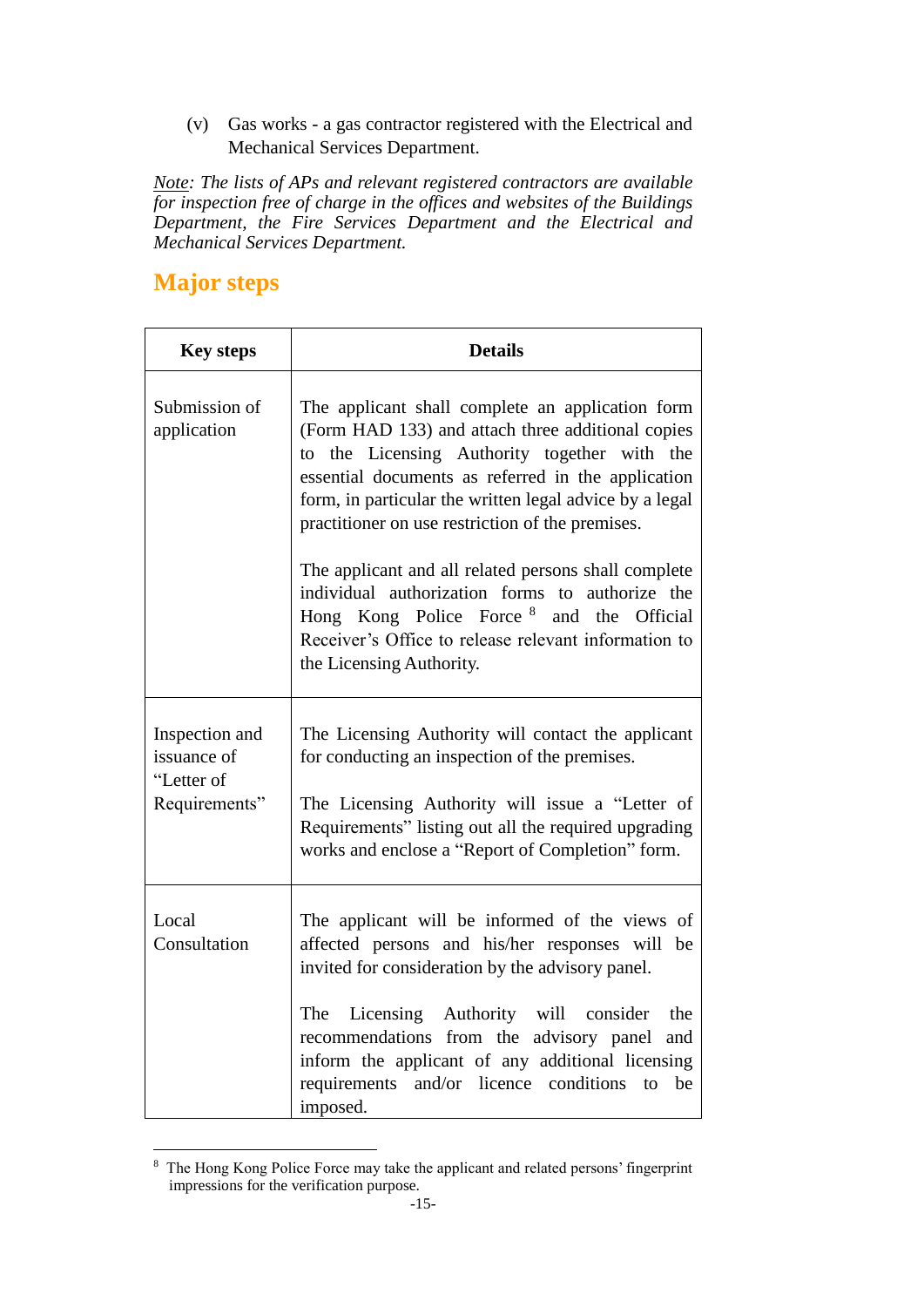| <b>Key steps</b>                                              | <b>Details</b>                                                                                                                                                                                                                                                                                                                                                                                                                                                                  |
|---------------------------------------------------------------|---------------------------------------------------------------------------------------------------------------------------------------------------------------------------------------------------------------------------------------------------------------------------------------------------------------------------------------------------------------------------------------------------------------------------------------------------------------------------------|
| Completion of<br>upgrading works                              | The applicant should complete all the upgrading<br>works by the date specified in the "Letter of<br>Requirements". Application of extension of time<br>will be considered on the merits of each case.                                                                                                                                                                                                                                                                           |
|                                                               | If the applicant fails to complete the upgrading<br>works within a reasonable period of time, the<br>Licensing Authority may consider refusing<br>the<br>application.                                                                                                                                                                                                                                                                                                           |
|                                                               | Upon completion of all the works, the applicant<br>shall complete the "Report of Completion" form and<br>return it to the Licensing Authority together with all<br>required supporting documents as referred in the<br>form.                                                                                                                                                                                                                                                    |
| Compliance<br>inspection                                      | Upon receipt of the Report of Completion, the<br>Licensing Authority will contact the applicant for a<br>compliance inspection of the premises.                                                                                                                                                                                                                                                                                                                                 |
| Submission of<br>as-built drawings<br>and issue of<br>licence | When all the works and documentation are found in<br>order, the applicant will be requested to submit<br>appropriate sets of as-built building, drainage and<br>fire services installation drawings for endorsement<br>by the Licensing Authority. One set of the endorsed<br>plans will be returned to the applicant.                                                                                                                                                          |
|                                                               | The Licensing Authority will notify the applicant for<br>provision of the required third party insurance<br>proof, payment of the prescribed licence fee and<br>collection of the licence. Upon collection of a<br>licence, the business name shown on the business<br>registration certificate and the third party risks<br>insurance (public liability insurance) should be<br>identical<br>the<br>business<br>to<br>of<br>name<br>the<br>hotel/guesthouse under application. |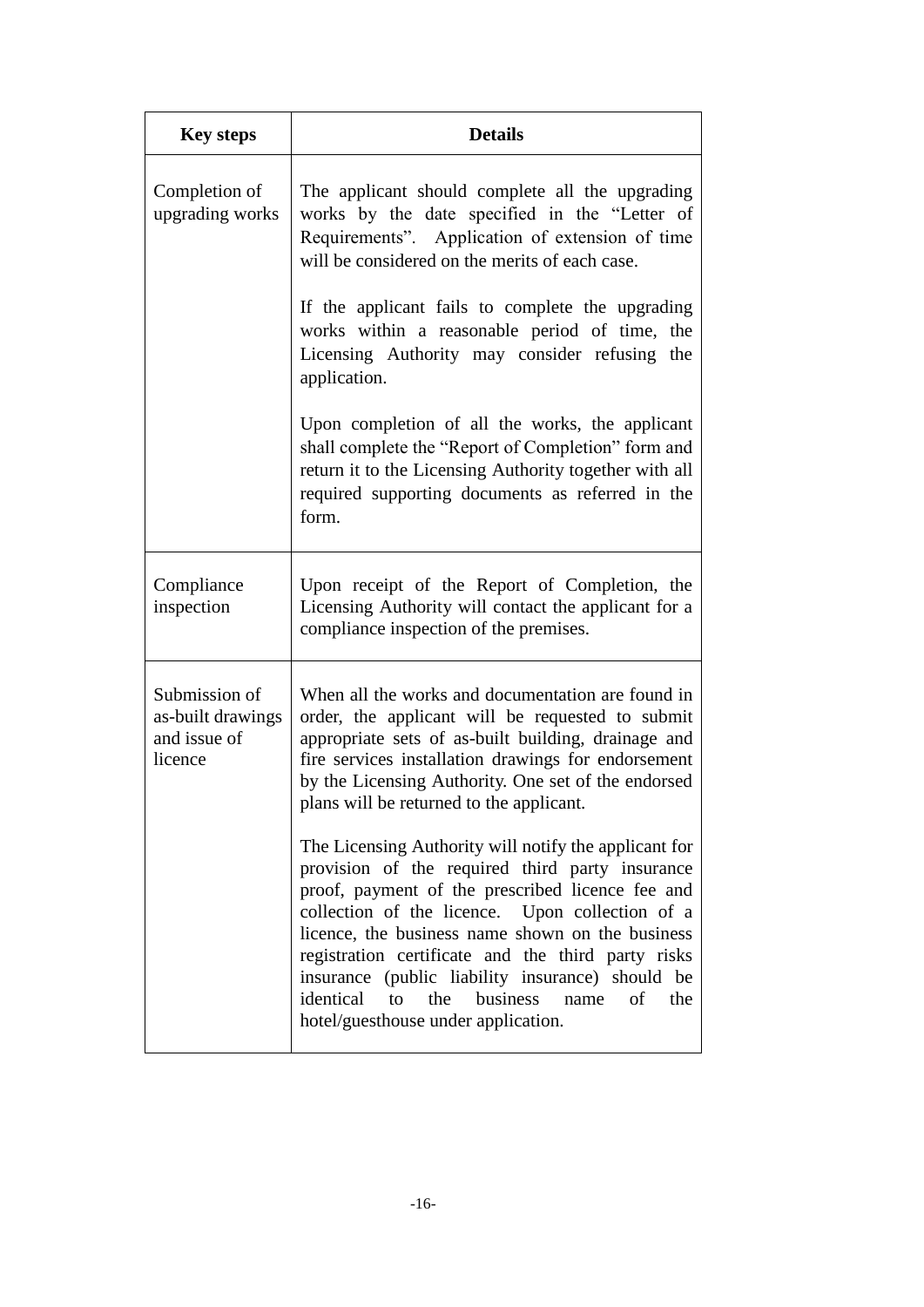# 7. Renewal of licence

There is a validity period for licences issued under HAGAO. An application for the renewal of a licence must be made within 3 to 6 months before the expiry of the licence. Otherwise, the Licensing Authority may refuse to renew the licence and the hotel or guesthouse operation will have to cease on the expiry date of the licence. Submission of an application for a new licence is then required.

Before submission of the Renewal Application Form (Form HAD 140A 9 ), the licence holder should ensure compliance with all conditions stipulated in the licence and validity of relevant certificates related to fire services installations and equipment, ventilation system, fixed electrical installation, etc. The checklist before submission of a renewal application is at Appendix IV.

The Licensing Authority will inspect the premises to ensure compliance with building and fire safety requirements and licensing conditions, review the no-use restriction requirement, verify if the licensee is still a fit and proper person and conduct local consultation as necessary.

<sup>1</sup> The amended HAGAO provides for a transitional period of 12 months, i.e. from 1 December 2020 up to 30 November 2021 for existing licensees to make preparation for migration to the new regime. For an application for renewal of a licence which expires between 1 December 2020 and 30 November 2021, the Licensing Authority may renew the licence under the old licensing regime for a duration not exceeding 12 months. Please refer to Part 5 of "A Layman's Guide to Licence Application" which is available for viewing on OLA's website at https://www.hadla.gov.hk/filemanager/en/docs/layman.pdf.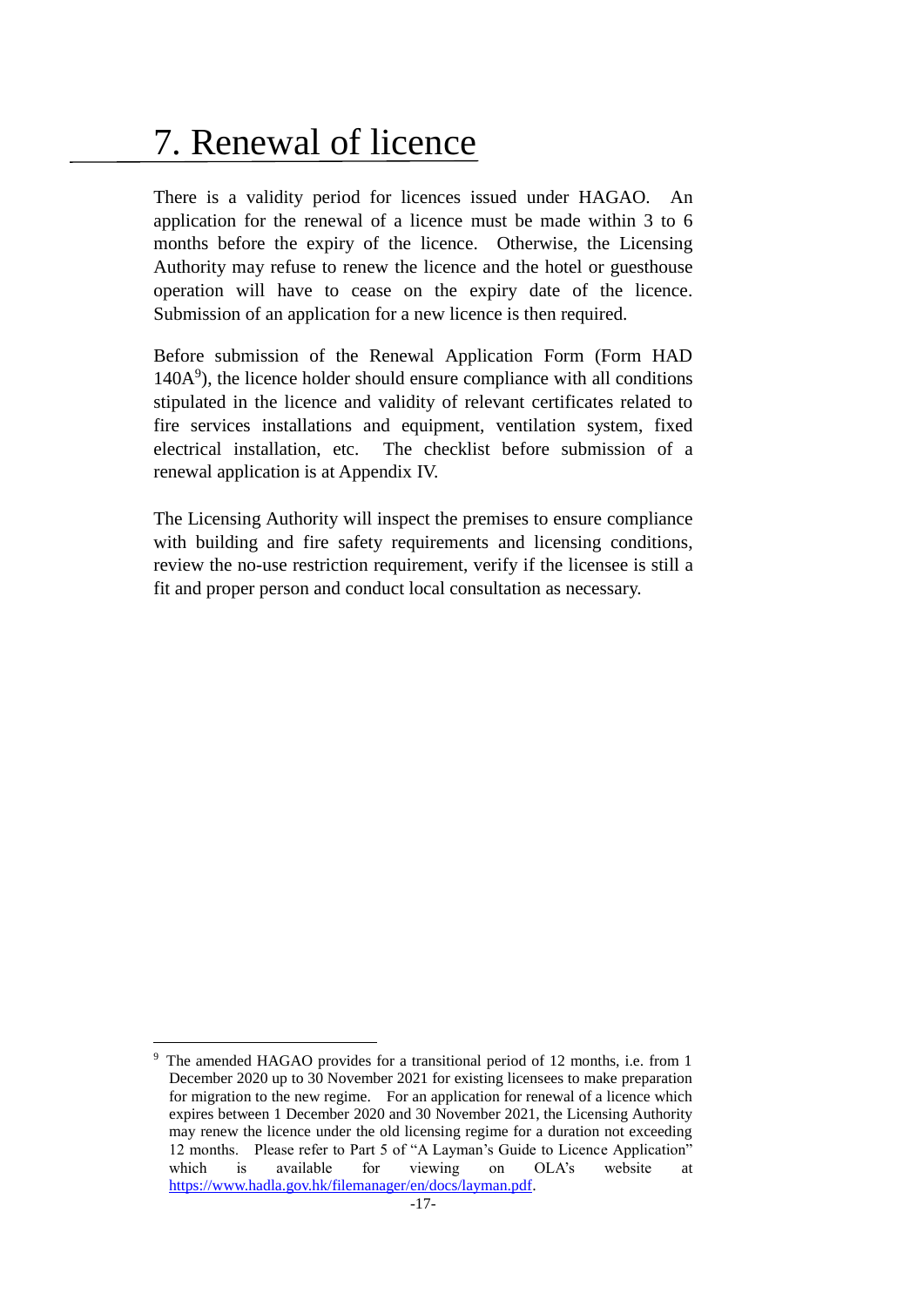## 8. Transfer of licence

If a person holding a licence intends to transfer the business operation to another person/company, they have to jointly submit an application form (Form HAD 141) and the licensee should show a cause of the transfer to the satisfaction of the Licensing Authority.

Under the HAGAO, the Licensing Authority has a discretionary power to determine whether or not to permit a transfer application. A transfer application may be refused if -

- (i) The licence is about to expire;
- (ii) The licence is not valid;
- (iii) Licensing conditions stipulated in the licence have not been fully complied;
- (iv) The Licensing Authority does not satisfy with the cause of the transfer;
- (v) The transferee does not satisfy the fit and proper requirement under the HAGAO;
- (vi) It appears to the Licensing Authority that the operation, keeping, management or other control of the premises as a hotel or guesthouse would not be under the continuous and personal supervision of the transferee; or
- (vii) The prescribed fee not duly paid.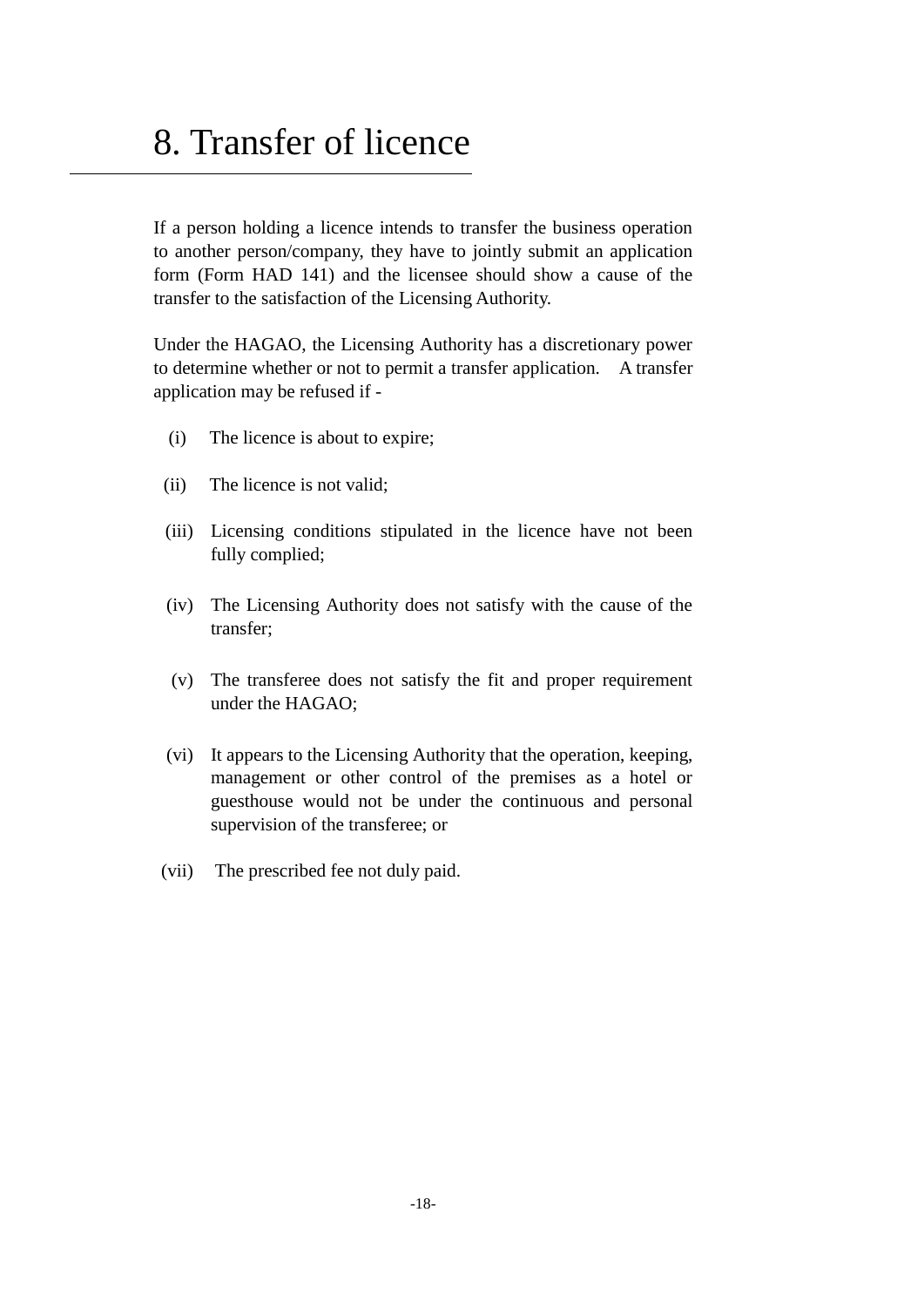# 9. Appeal

Any person who objects to a decision of the Licensing Authority with regard to an application, renewal, transfer, cancellation or suspension of a licence may lodge an appeal with the Appeal Board under HAGAO, using the appeal form - Notice of Appeal.

When lodging an appeal, the appellant should note that-

- An appeal must be lodged in the prescribed form (the notice of appeal) within 28 days after the date of notice stated in the notice of decision to which the appeal relates;
- The notice of appeal must
	- set out the grounds of the appeal;
	- be accompanied by a document containing (i) the particulars of evidence to be adduced by the appellant at the appeal hearing; and (ii) the name of every witness whom the appellant intends to call at the appeal hearing; and
	- be accompanied by a copy of every document the appellant intends to produce at the appeal hearing.
- A date and time for hearing the appeal will be fixed by the Convenor;
- The hearing will normally be conducted in public; and
- The appeal board may decide on costs involved in the appeal to be paid by either party.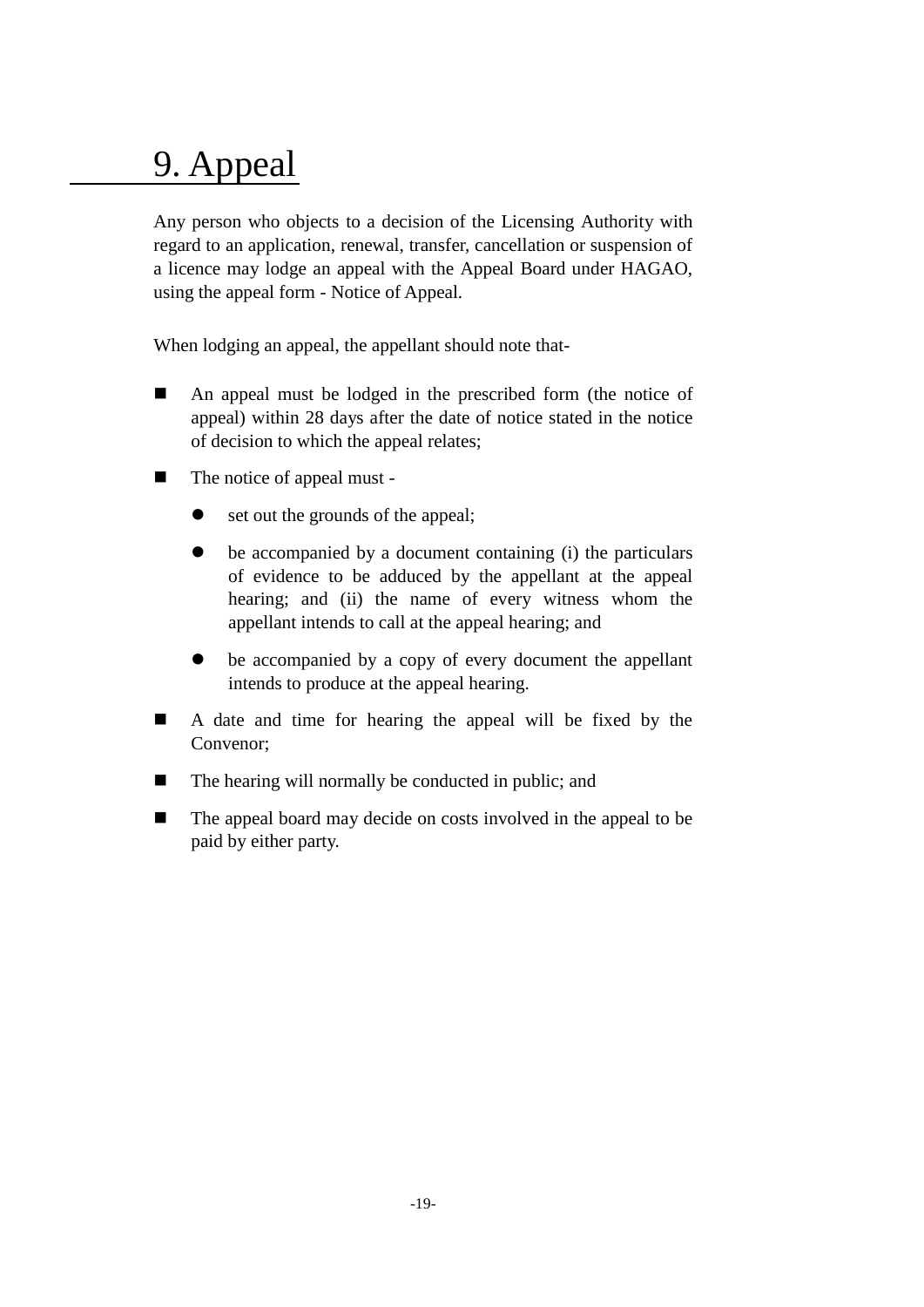# 10. Enquiries

Applications and enquiries should be made to -

**Office of the Licensing Authority Home Affairs Department 10th Floor, 14 Taikoo Wan Road, Taikoo Shing, Hong Kong Enquiry telephone** *(general issues)***: 2881 7034 Email address** *(general issues)***: hadlaenq@had.gov.hk**

**Enquiry telephone** *(licence requirements and local consultation)***: 3107 3021 Email address** *(licence requirements and local consultation)***: hadlaapu@had.gov.hk**

**Fax number: 2894 8343**

## **Other useful addresses**

### **Buildings Department**

■ G/F, North Tower, West Kowloon Government Offices, 11 Hoi Ting Road, Yau Ma Tei, Kowloon, Hong Kong. Tel: 2626 1616 Fax: 2840 0451

### **Fire Services Department**

- Licensing & Certificate Command 5th Floor, South Wing, Fire Services Headquarters Building, No 1, Hong Chong Road, Tsim Sha Tsui East, Kowloon. Tel: 2733 7619 Fax: 2367 3631
- **Nentilation Division** 3th Floor, Fire Services Department Kwai Chung Office Building, No 86, Hing Shing Road, Kwai Chung, New Territories. Tel: 2718 7567 Fax: 2382 2495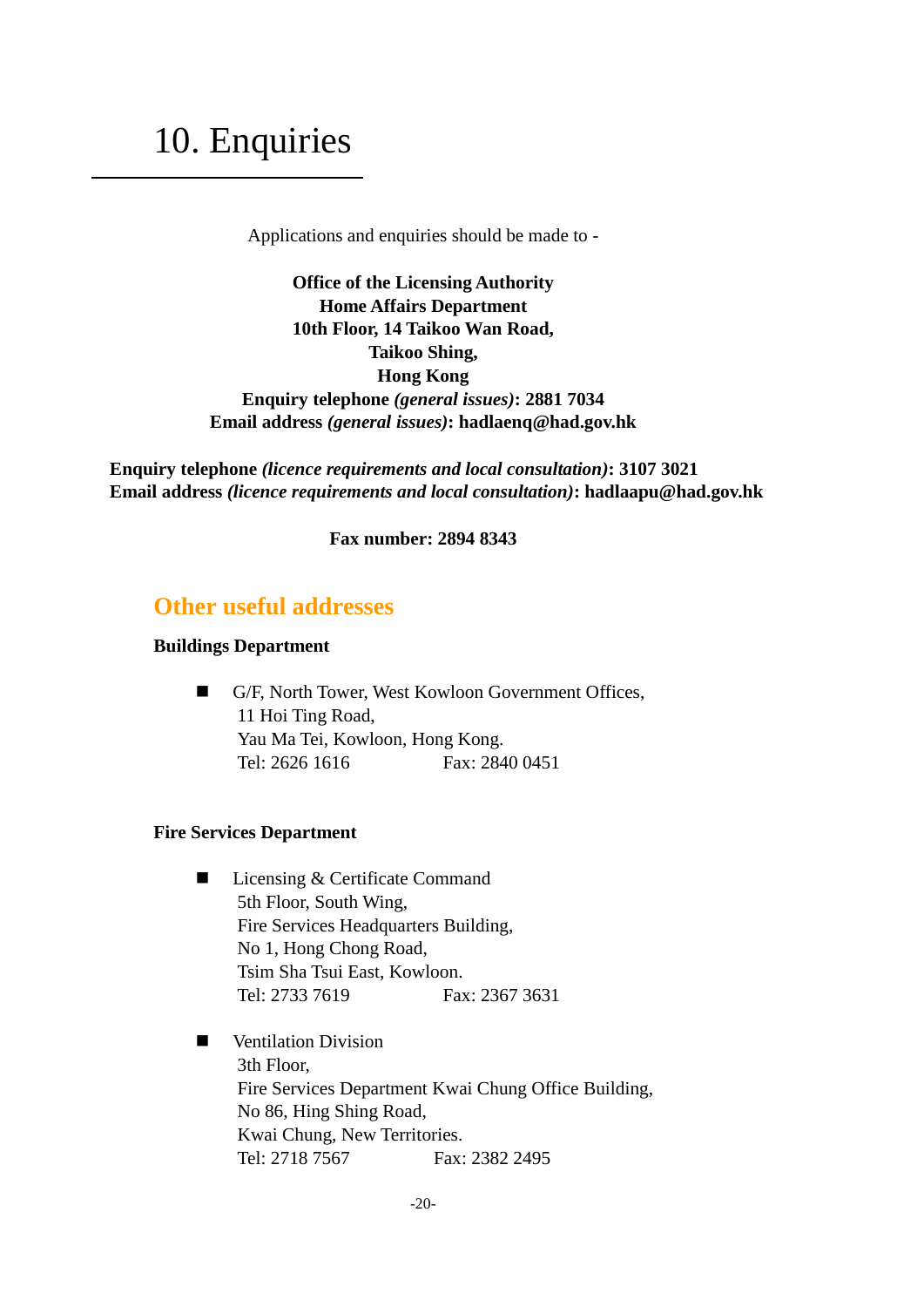### **Electrical & Mechanical Services Department**

- Head Office 3 Kai Shing Street, Kowloon. Tel: 1823 **Fax: 2890 7493**
- **The Gas Authority** 3 Kai Shing Street, Kowloon. Tel: 1823 **Fax: 2576 5945**
- **Electricity Legislation Division** 3 Kai Shing Street, Kowloon. Tel: 1823 **Fax: 2895 4929**

### **Land Registry**

■ 19th Floor, Queensway Government Offices, 66 Queensway, Hong Kong.

Tel: 3105 0000 Fax: 2523 0065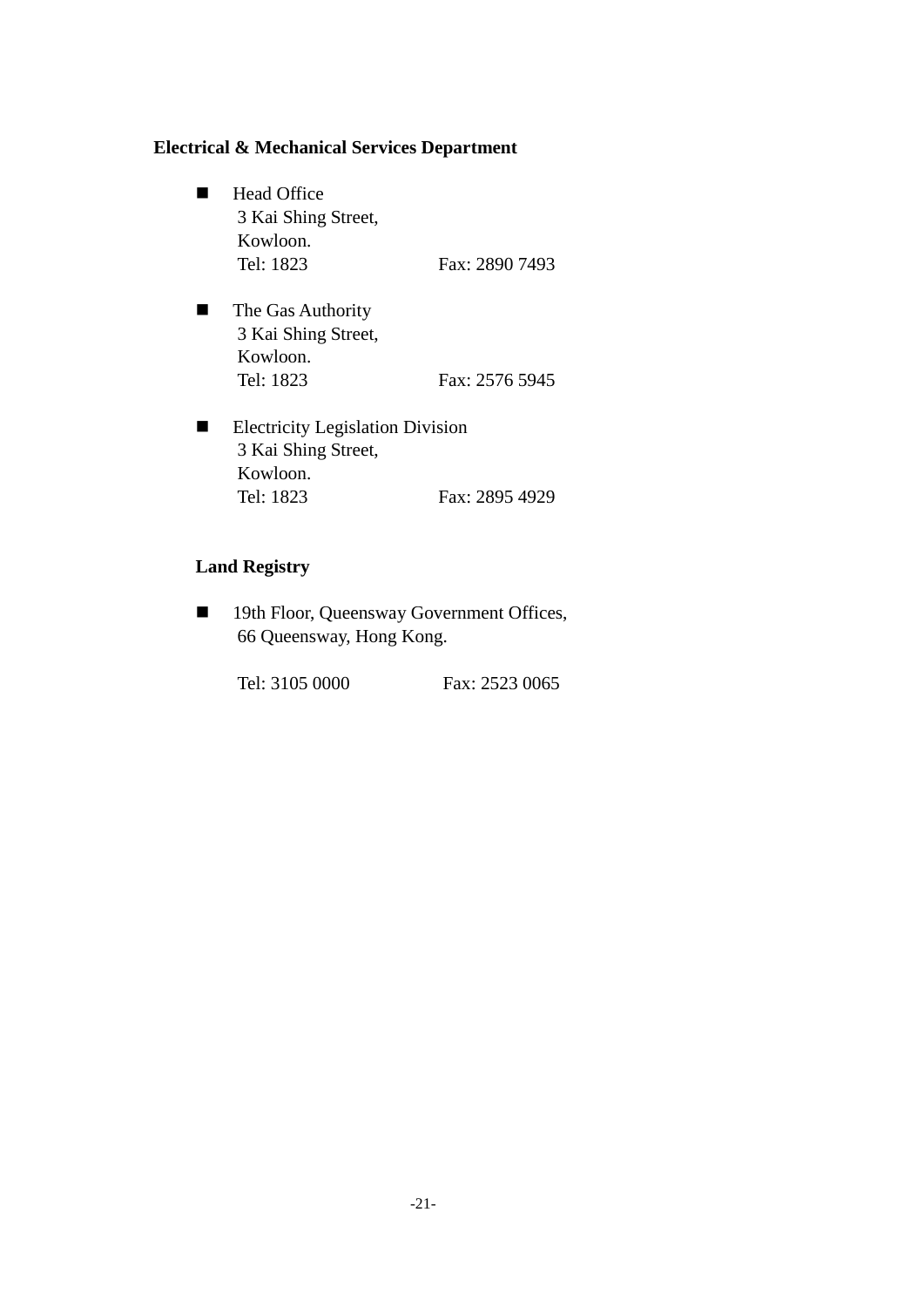### Appendix I

### **Guideline on Procurement of Third Party Risks Insurance**

Procurement of a third party risks insurance policy for the use of the licensed premises by any person is regarded as an essential measure whereby the lodgers and the public can be better protected. If a licensee procures sufficient third party risks insurance for the use of the licensed premises by any person, the financial risk faced by the licensee in times of accidents will also be reduced. When taking out third party risks insurance, consideration should be paid to the coverage, terms and conditions of the policy.

The third party risks insurance policy required to be taken out by a licensee shall cover liabilities of the licensee for any death, injury and damage suffered by any third party arising from or in connection with the use of the licensed premises and/or anything provided therein. The maximum limit of indemnity of the policy shall be HK\$10 million per event and cover for unlimited events for any one period of insurance in respect of the licensed premises. The indemnity of the policy is provided for paying claims in respect of death or bodily injury of the third parties and third party property damage due to the negligent acts of the licensee and/or its employees, contractors, agents, etc. during the course of its business.

The licensee shall maintain a valid third party risks insurance policy during the entire licensing period of the licence. The licensee shall keep a copy of the insurance proof in the licensed premises and produce it for inspection on demand. The insurance proof (e.g. the valid insurance policy, certificate of insurance, etc. issued by the insurance company) shall contain detailed information, including the insurance policy/reference number, name of the insurance company, the limit of indemnity and aggregate limit (minimum limit of indemnity of HK\$10 million per event and cover for unlimited events for any one period of insurance in respect of the licensed premises), effective date and date of expiry of the insurance policy, name of the insured and address of the insured premises).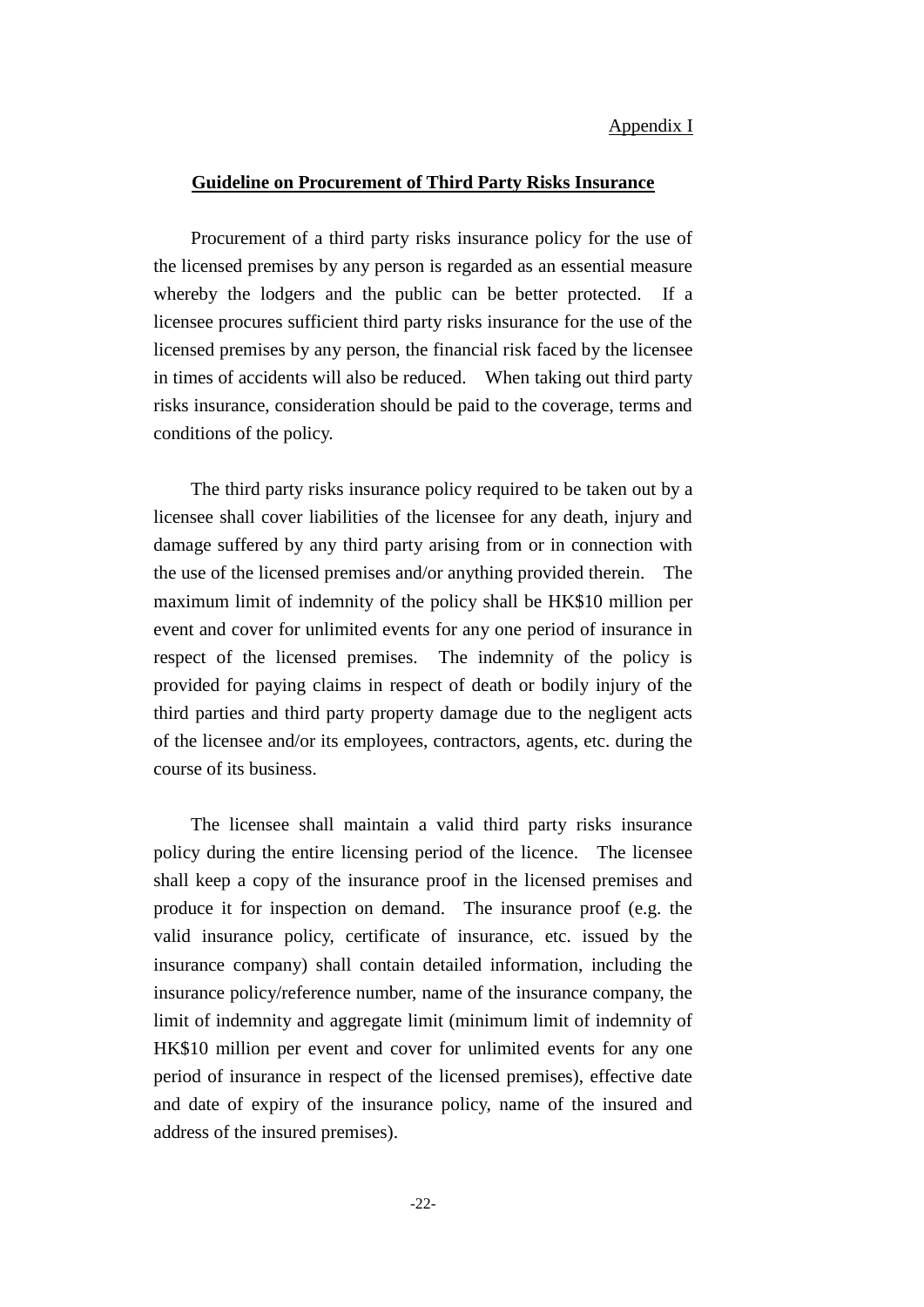## Appendix II (cont'd)

A licensee should ensure that the business name shown on the third party risks insurance policy is identical to the business name of the licensed hotel/guesthouse at all times.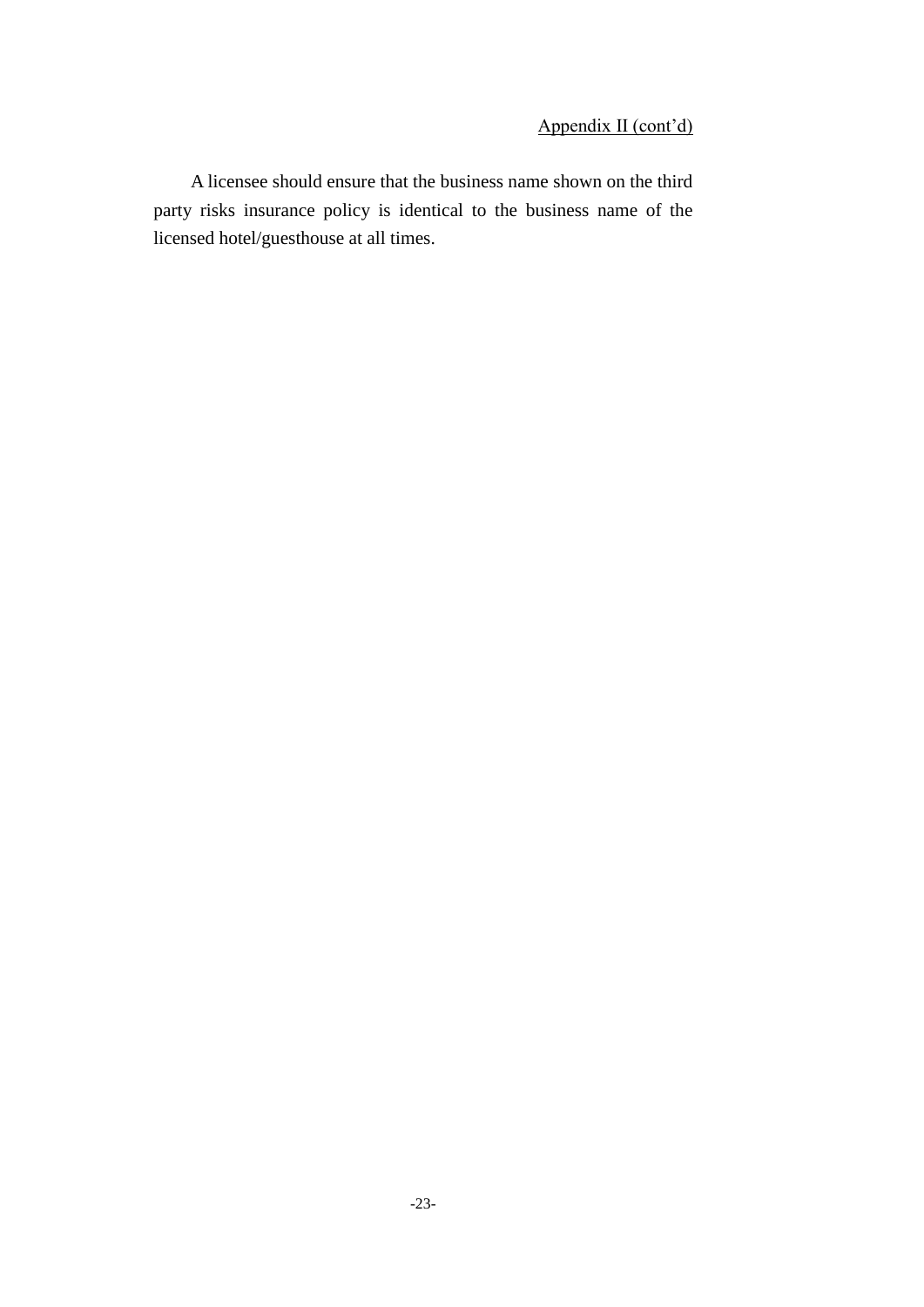### **Guideline on Provision of 24-hour Manned Counter**

(applicable to licensed guesthouses (general) only)

Provision of a 24-hour manned counter inside the licensed guesthouse is essential as the patrons may require assistance from time to time. A counter required to be provided inside a licensed guesthouse shall be as follows :–

- (a) The counter shall be located near the entrance of the guesthouse, as far as practicable, for easy identification by the patrons.
- (b) The area of the counter shall not be less than  $0.6m^2$  (6.5 ft<sup>2</sup>).
- (c) The name(s) of the manning staff shall be displayed in a prominent position in the vicinity of the counter.

The following safety requirements shall also be observed :–

Building safety requirements: -

- (a) The counter shall not reduce the effective width of any exit route.
- (b) The counter shall be properly secured to the floor or wall as necessitated by the circumstances.

Fire safety requirements: -

- (a) The counter shall be installed with one actuating point of the manual fire alarm system (optional for all existing licences issued before 28 December 2015).
- (b) All fire service installation control panels shall be installed at the counter or near the main entrance inside the premises (optional for all existing licences issued before 28 December 2015).
- (c) Other fire safety requirements such as Polyurethane foam filled mattress and upholstered furniture items, electrical installations, fire extinguisher, fire retardant treatment, etc. shall be applicable to the counter.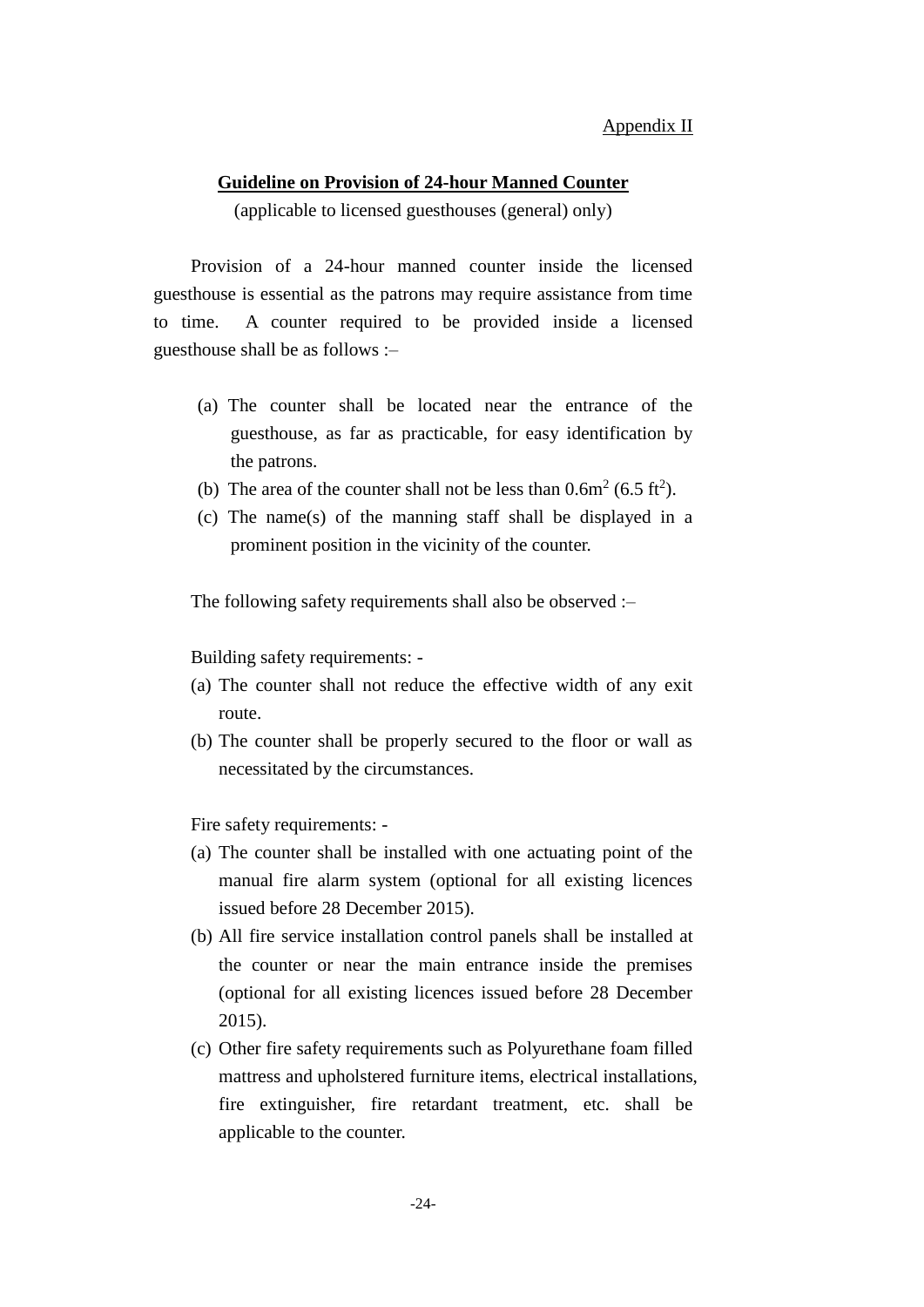If there is insurmountable physical constraint in the premises in meeting the above requirements, the licensee/applicant may submit a proposal with detailed arrangements for any alternative measure in place of a 24-hour manned counter requirement. The alternative measures should comply with the following –

- (a) some other means of 24-hour manned direct communication should be provided between the guesthouse operator and patrons (e.g. designated telephone number, email address, etc.) in tandem with the installation of closed-circuit television (CCTV) to monitor the situation in all the guesthouses concerned;
- (b) the licensee/applicant should pledge that help will be provided at the guesthouse concerned around 20 minutes from the time of a patron's call; and
- (c) the licensee/applicant should provide documentary proof that the means of 24-hour manned direct communication and the installation of CCTV are in a location under his/her management or control.

The Office of the Licensing Authority will consider proposals of alternative measures on a case by case basis, taking into account their merits and circumstances. Subject to compliance with the conditions set out above, proposals such as hotel-like front-desk management, sharing of counter among guesthouses of the same licensee or among different licensees, etc. may be accepted.

After installation of the counter, the licensee shall man the counter for 24 hours.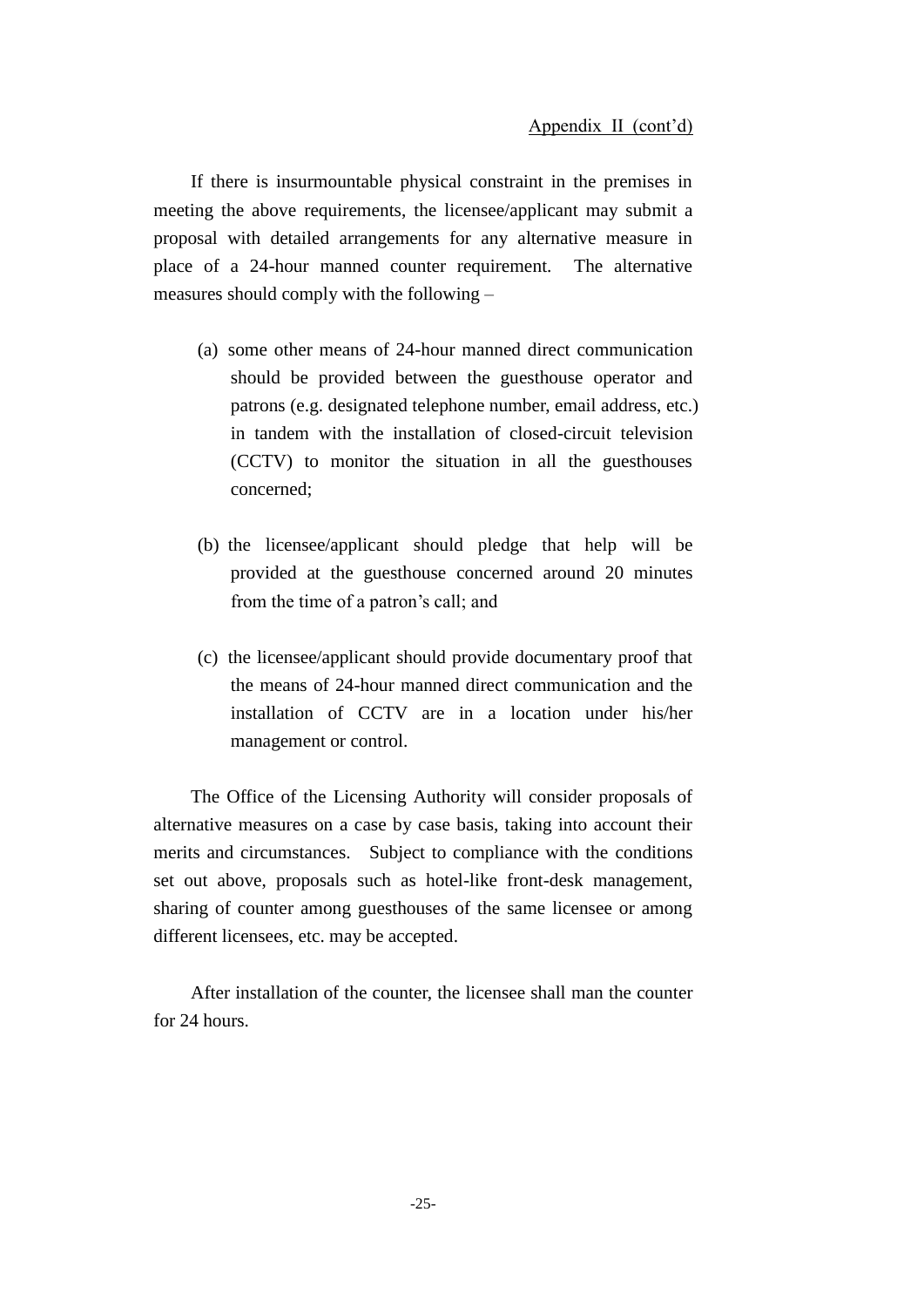### **Checklist before submission of applications for new issue of licence**

An applicant should submit the following essential documents to apply for new issue of a licence –

- $\Box$  the original and three copies of the completed application form (Form HAD 133).
- $\Box$  a photocopy of the Hong Kong Identity Card of the applicant (if the applicant is an individual) or business registration certificate (may be submitted before the licence is issued) of the applicant and the Hong Kong Identity Card / travel document of the related person (if the applicant is a body of persons).
- $\Box$  if applicant or the related person (the applicant is a body of persons) is not a permanent resident of Hong Kong, he/she should submit the completed "consent form" at Appendix II of the application form and a copy of his / her travel document.
- $\square$  completed "personal data authorization form" at Appendix III of the application form and "consent form" at Appendix IV of the application form by the applicant or the related person (the applicant is a body of persons).
- $\Box$  written legal advice given by a legal practitioner confirming that the Deed of Mutual Covenant (DMC) or the Government Lease if there is no DMC of the premises under application do not contain any express provision which prohibits the premises concerned from being used (i) as a hotel or guesthouse; (ii) for commercial purposes; or (iii) other than for private residential purpose.
- $\Box$  evidence showing that the Building Authority has granted prior approval for the change of use of the premises from non-domestic to domestic use (if the proposed guesthouse/hotel is situated in premises approved by the Building Authority for non-domestic use).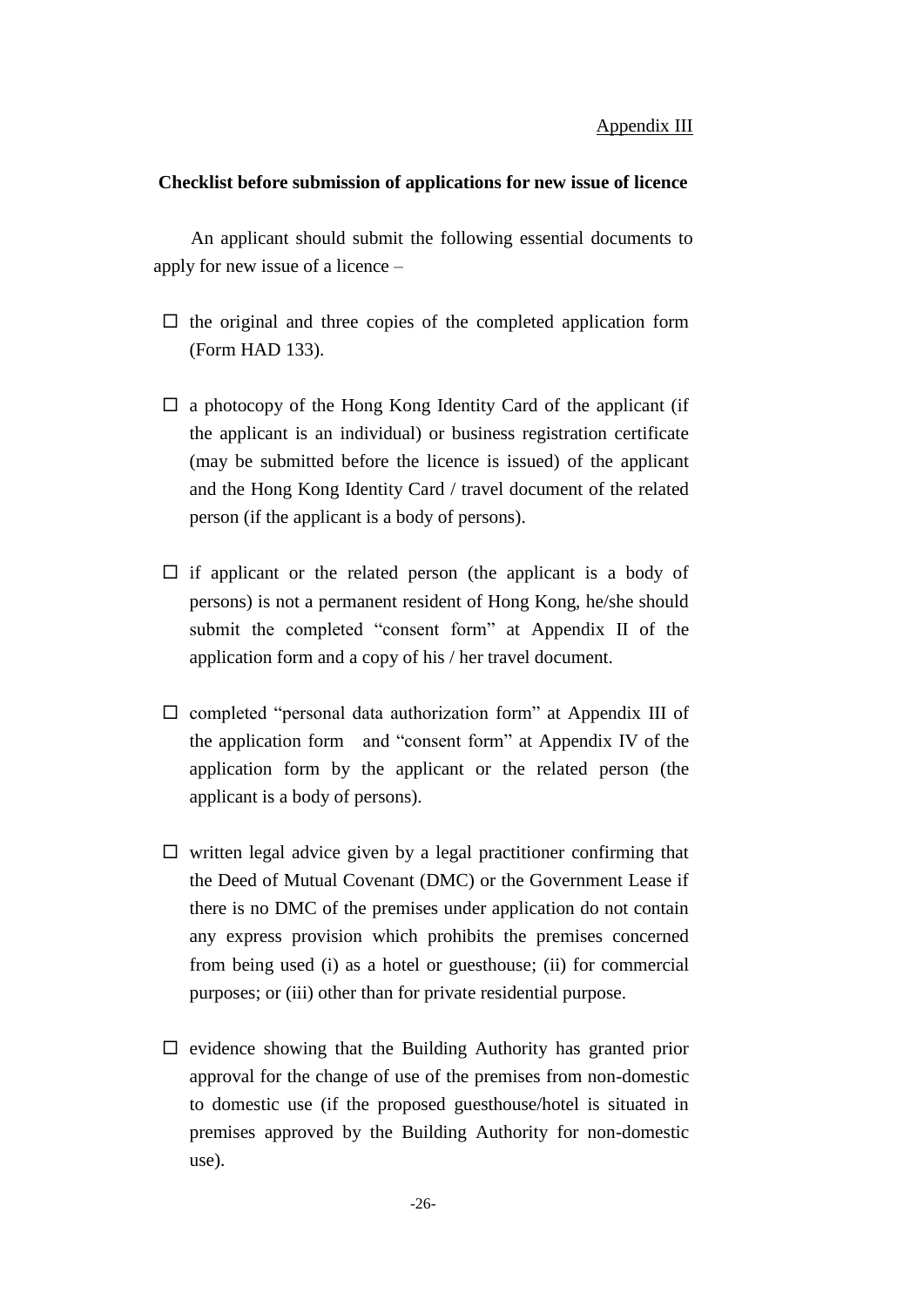- $\Box$  a Certificate of Compliance or a letter of No Objection to Occupy issued by the District Lands Office of the Lands Department (if the proposed guesthouse/hotel is a village type house in the New Territories).
- $\Box$  3 sets of detailed layout plans in metric and to scale (normally not less than 1:100) with the boundary of the premises of the hotel/ guesthouse area under this licence application clearly delineated and partitions layout of the hotel/guesthouse shown and a block plan showing the location of the hotel/guesthouse concerned. Details are set out in Appendix V of this guide. For applicant for guesthouse (general) licence installing 24-hour manned counter, details of the counter including the location, dimension and materials used should be indicated.
- $\square$  proposal of alternative measure if there is no 24-hour manned counter (applicable to guesthouse (general) licence).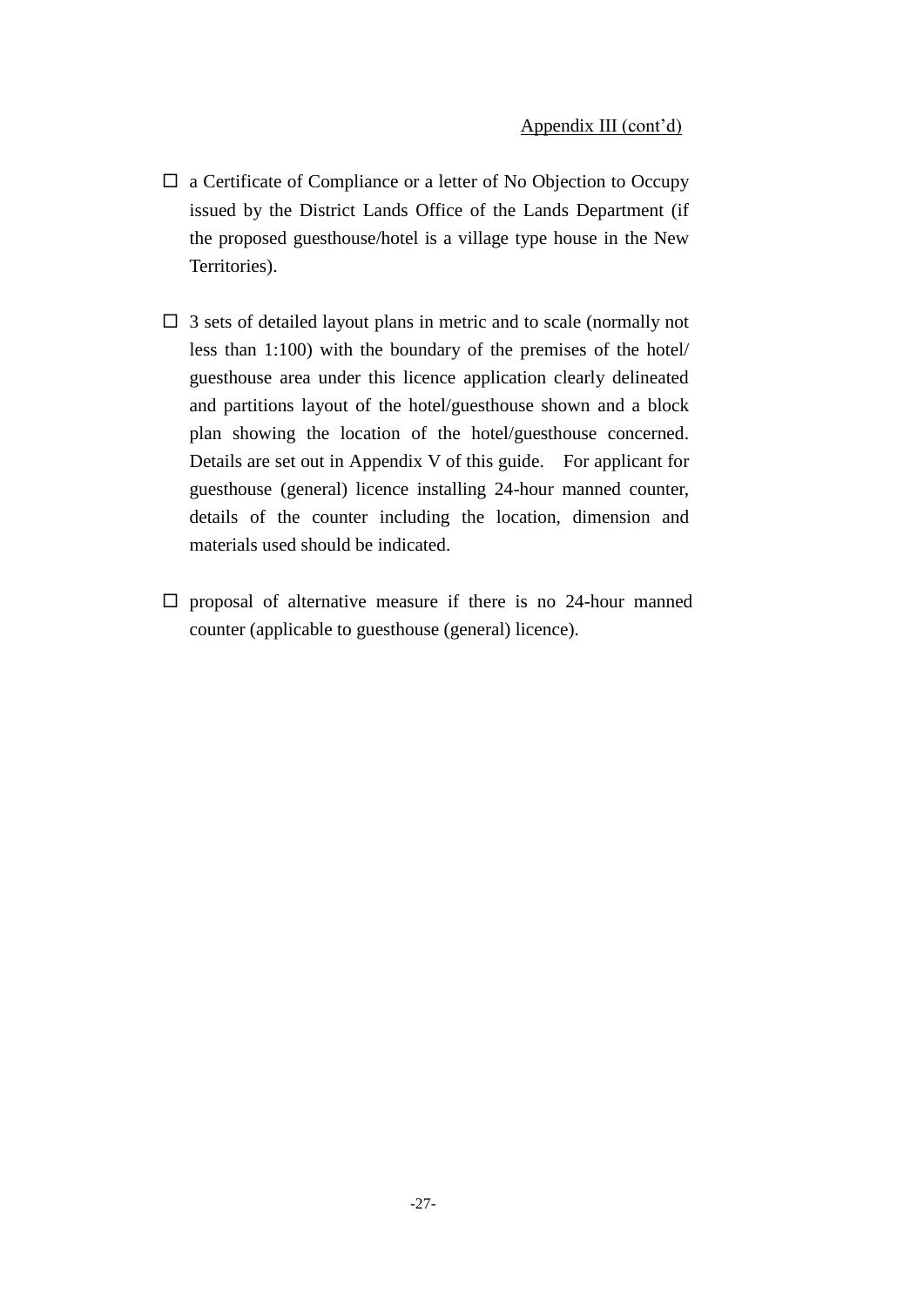### **Checklist before submission of applications for renewal of licence**

An applicant should submit the following essential documents to apply for renewal of a licence –

- $\Box$  the original and three copies of the completed application form (Form HAD 140A).
- $\Box$  a photocopy of the Hong Kong Identity Card of the applicant (if the applicant is an individual) or business registration certificate of the applicant and the Hong Kong Identity Card / travel document of the related person (if the applicant is a body of persons, i.e. limited company/partnership).
- $\Box$  if the applicant is not a permanent resident of Hong Kong, he/she should submit the completed "consent form" at Appendix II of the application form and a copy of his / her travel document.
- $\Box$  completed "personal data authorization form" at Appendix III of the application form and "consent form" at Appendix IV of the application form by the applicant and the related person (the applicant is a body of persons).
- $\Box$  written legal advice given by a legal practitioner confirming that the DMC or Government lease if there is no DMC of the premises under application do not contain any express provision which prohibits the premises concerned from being used (i) as a hotel or guesthouse; (ii) for commercial purposes; or (iii) other than for private residential purpose.
- $\Box$  3 sets of detailed layout plans in metric and to scale (normally not less than 1:100) with the boundary of the premises of the hotel/guesthouse area under the licence application clearly delineated and partitions layout of the hotel/guesthouse shown and a block plan showing the location of the hotel/guesthouse concerned. Details are set out in Appendix V of this guide. For application of guesthouse (general) licence, details of the 24-hour manned counter including the location, dimension and materials used should be indicated.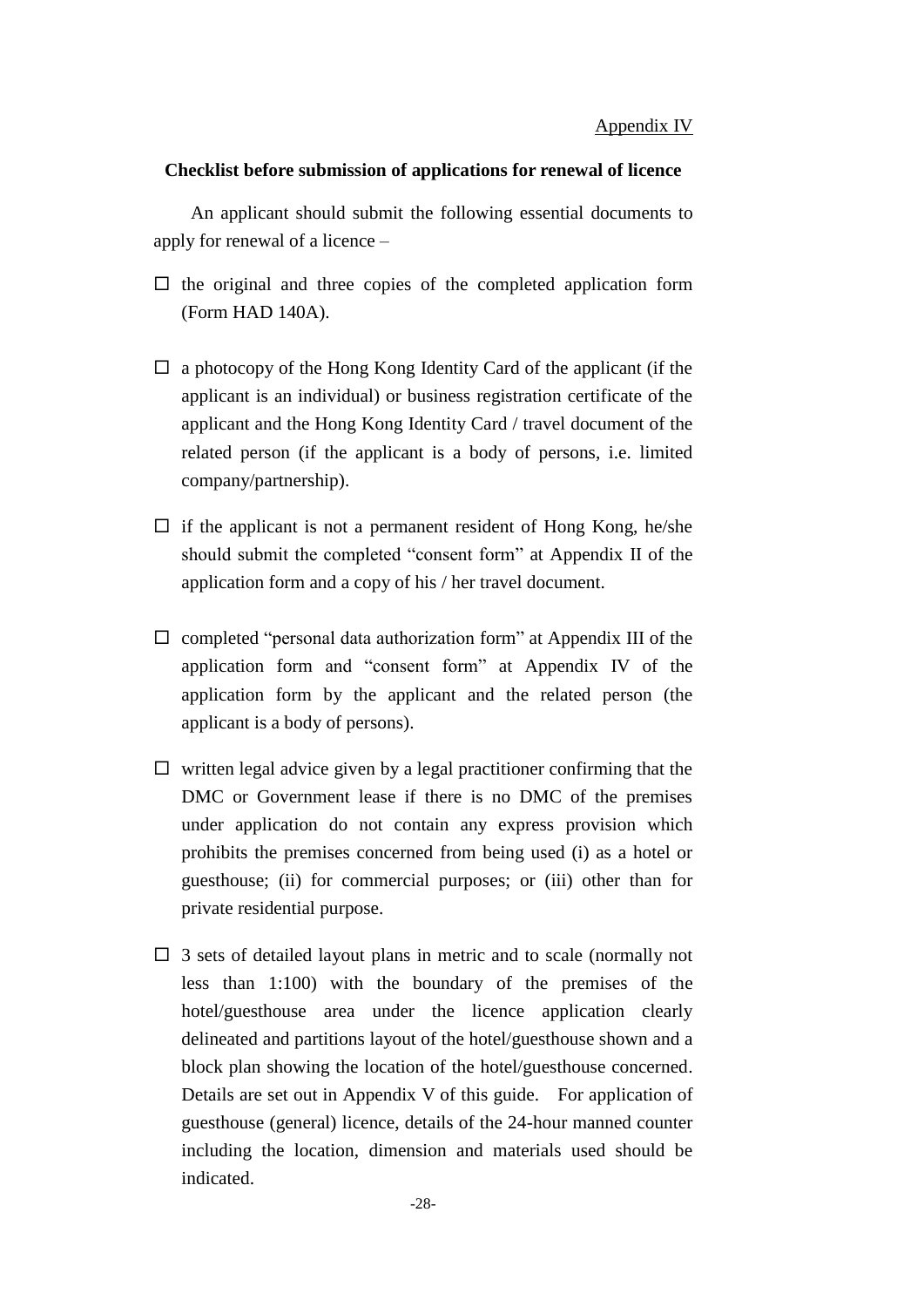- $\square$  proposal of alternative measure if there is no 24-hour manned counter (applicable to guesthouse (general) licence).
- $\Box$  a copy of valid Certificate of Fire Service Installations and Equipment (F.S. 251) issued by a registered fire service contractor who certified that all fire service installations and equipment in the licensed premises are in efficient working order.
- $\square$  a copy of valid "Work Completion Certificate Form WR1" or "Periodic Test Certificate – Form WR2" issued by a registered electrical worker who certified that the Fixed Electrical Installation complies with the Electricity Ordinance (Cap. 406) and is in safe working order in the premises, where –
	- (i) If a low voltage fixed electrical installation located in such premises that has an approved loading exceeding 100A, single or three phase, shall have the installation inspected, tested and certified at least once every 5 years; or
	- (ii) If a low voltage fixed electrical installation located in the premises that is used for sleeping accommodation such as hotel, guesthouse, holiday flat and holiday camp shall have the installation inspected, tested and certified at least once every 5 years.
- $\Box$  a copy of valid annual ventilation maintenance certificate issued by a registered ventilation contractor who certified that all dampers / filters / precipitators in the ventilating system(s) are in safe and efficient working order in the premises where damper, filter and precipitator are presented in the ventilating system.